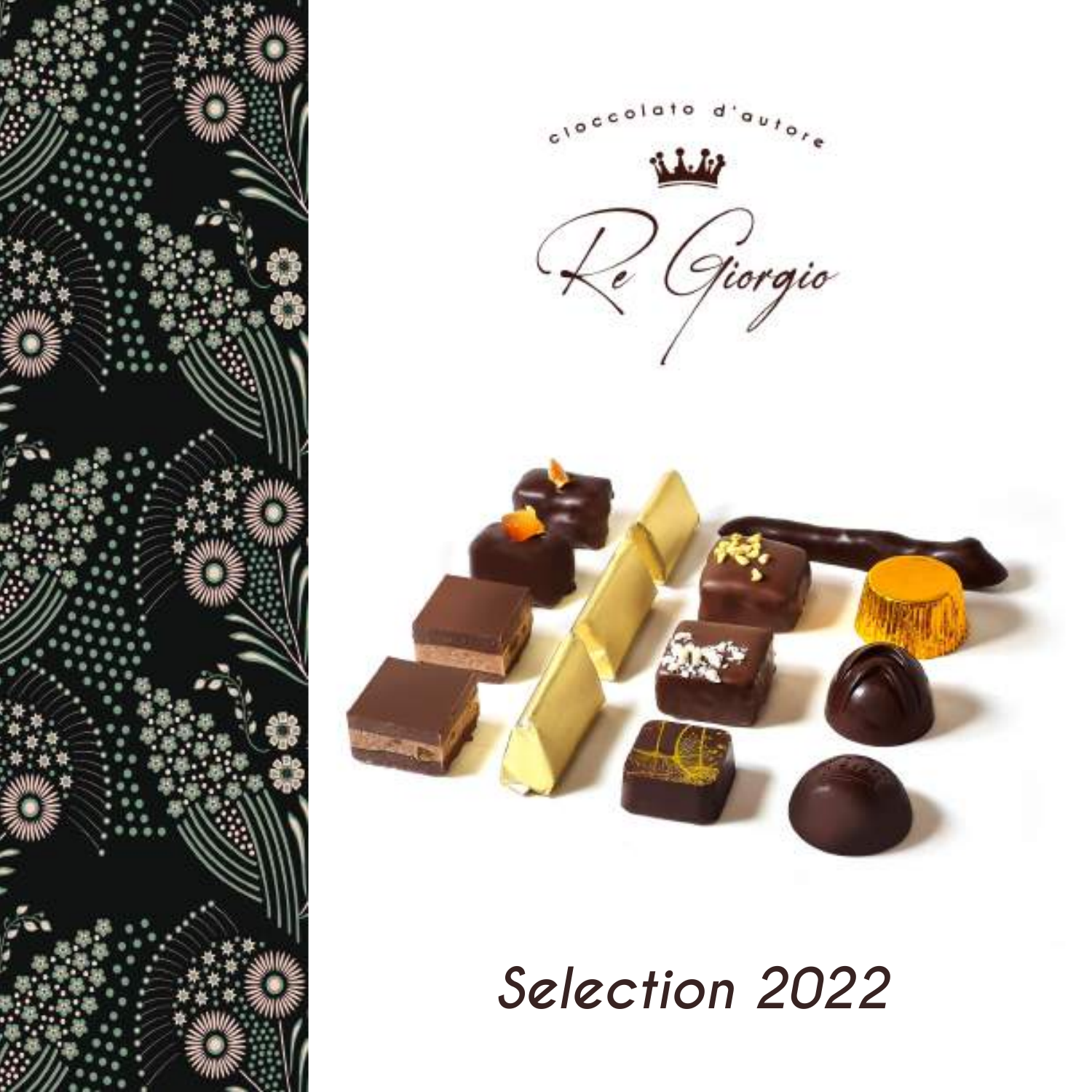

### *Welcome to the realm of real Turin Chocolate*

**Re Giorgio Cioccolato presents its exclusive Selection 2022.**

**A world made of genuine love and passion for real Turin Chocolate, which is offered here to you and your customers in all its wonderful variety. Re Giorgio in the national and international chocolate scene is much more than a new brand: it is brand new idea.**

**A brand that combines the highest expression of the oldest Turin chocolate art with the mission of bringing innovation by offering increasingly sophisticated flavours and combinations to surprise a more demanding clientele every day. A clientele that first of all seeks wonder and a surprising explosion of flavours in chocolate.**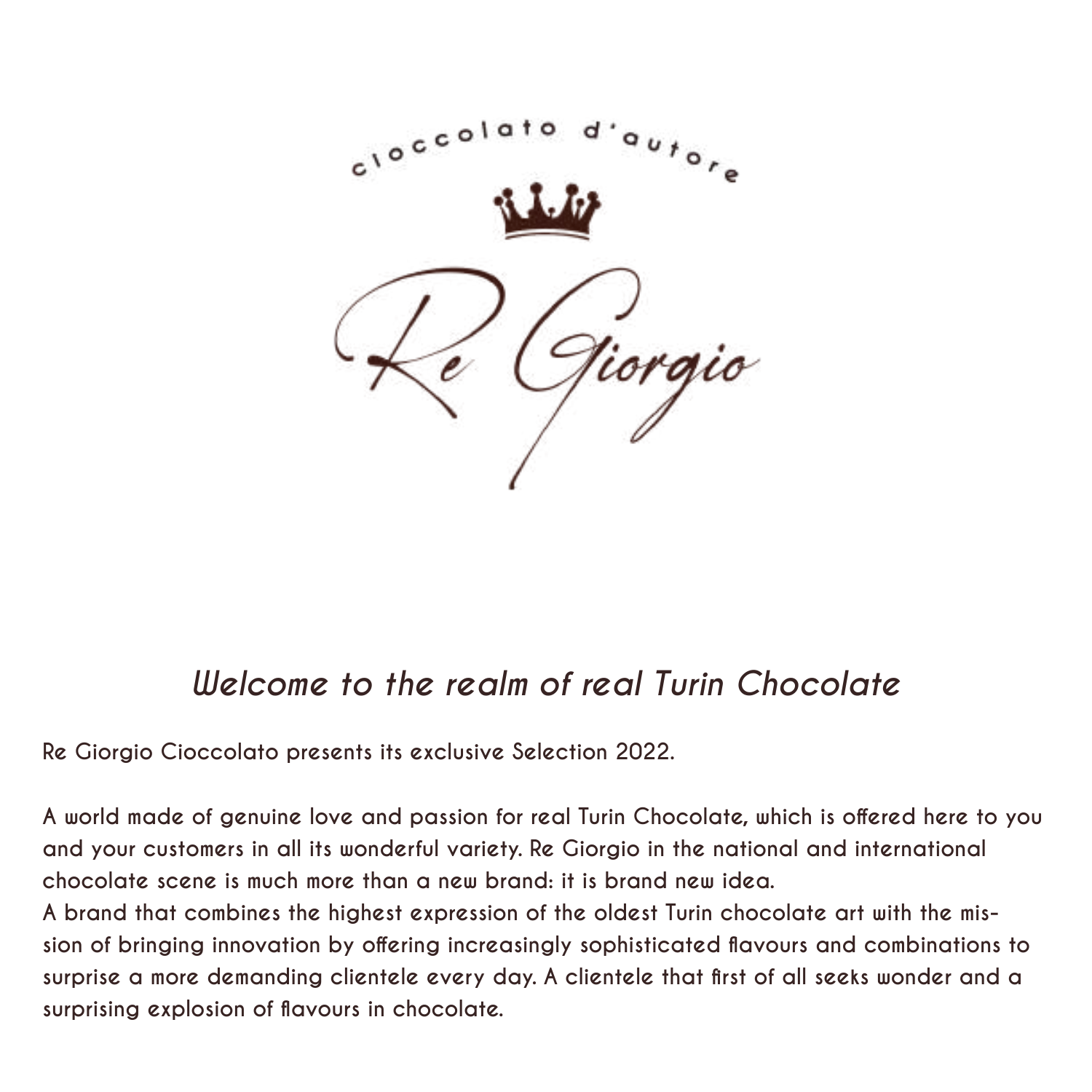

### *The constant search for excellence*

**A true Master Chocolatier stands out for his ability to choose the finest cocoa beans. Re Giorgio, Roaster and Master Chocolatier, selects the highest quality raw material from the best plantations around the world. With the same care he compares and chooses all the other ingredients of his creations, paying close attention to all stages of production. If you allow us, we give you some advice: taste them all, Re Giorgio's delights, before offering them to your customers.**

**You will enter into a magical harmony with them, to introduce them to a world of sublime emotions and pleasures. And they will be grateful to you.**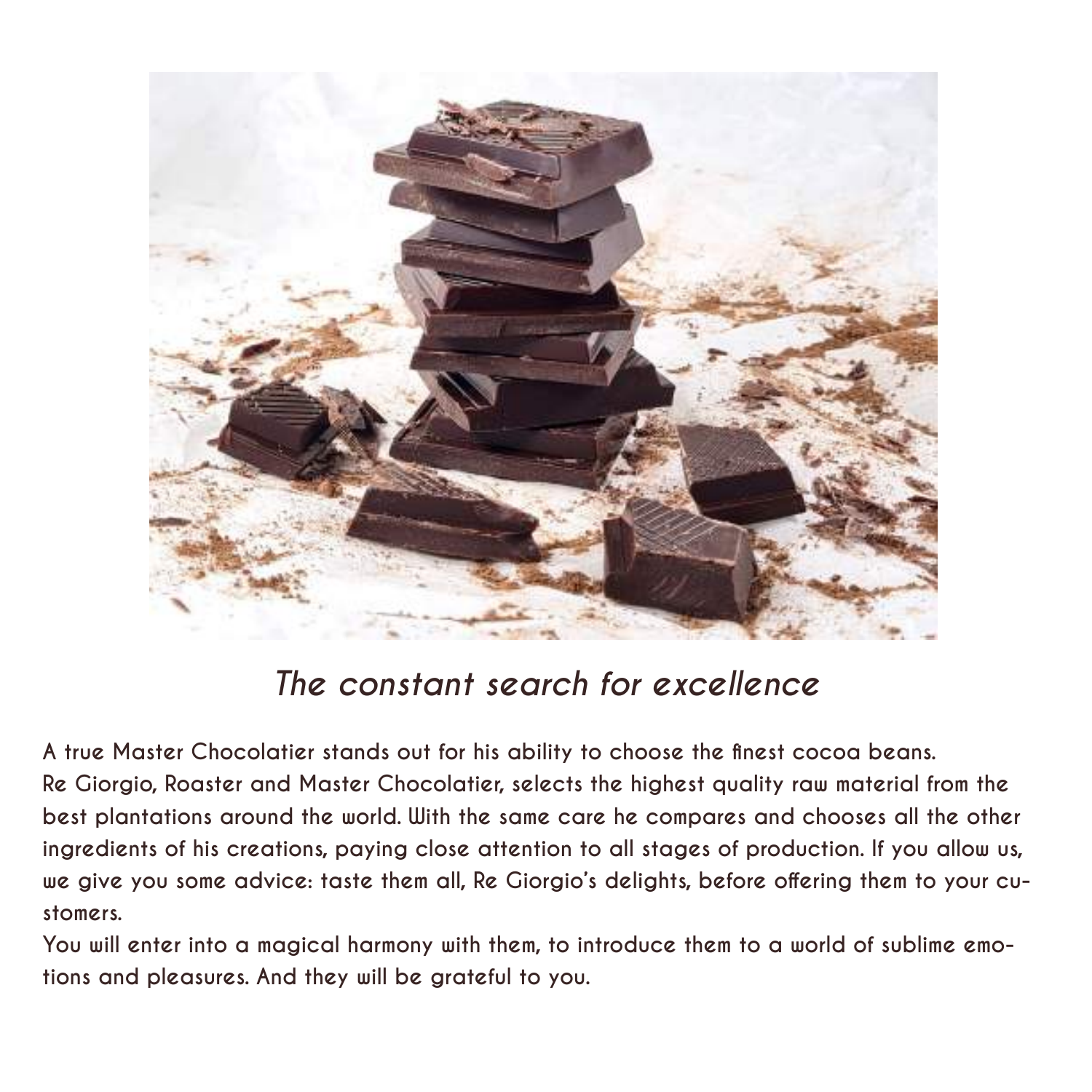## *Pralines*



*ARANCINO FONDENTE*

**Candied Sicilian orange peel, covered with dark chocolate.**



*BON BON AL RUM*

**Soft ganache cream with rum base, between two meringue wafers.**



*CONCA D'ORO*

**54% dark chocolate with a heart of milk and white chocolate and candied orange peel.**



*PRALINA AL COCCO*

**Milk or dark chocolate, with a heart of white chocolate, almond and coconut.**



*CREMINO*

**Three layers of pleasure in infinite variables: from Gianduja to coffee, from orange to pistachio, from nougat to brittle.**



*CUPOLETTA ALLA NOCE*

*54% dark chocolate, with dark or milk chocolate heart and walnut grains.*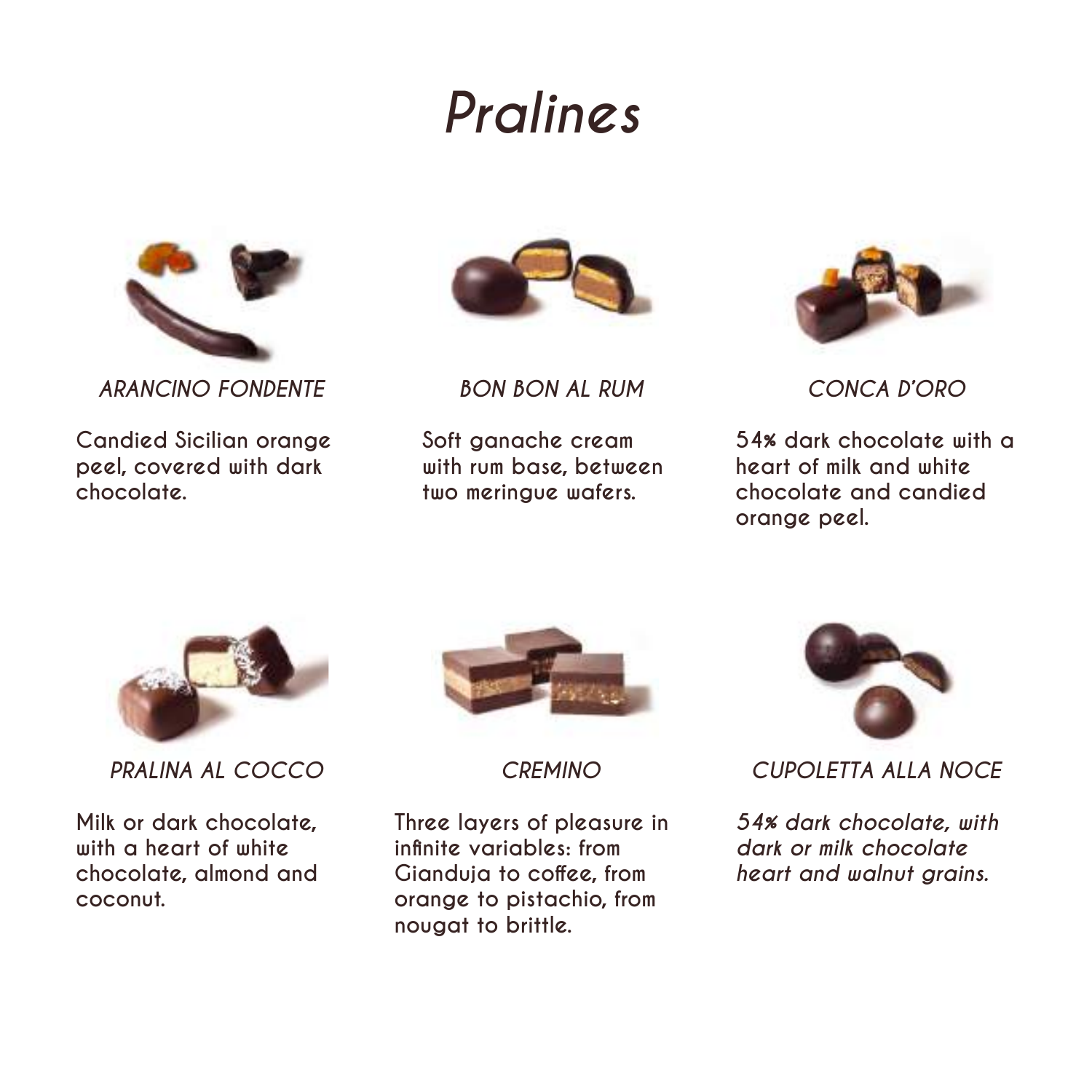

*DIAVOLETTO ALLO ZENZERO*

**High-quality candied ginger, covered with dark chocolate.**



*DRAGÈE*

**Piedmont hazelnut, covered with 54% dark chocolate.**



*FASCINO CROCCANTE*

**Dark or milk chocolate, filled with chopped almonds and hazelnuts.**



*GIANDUIOTTO ESTRUSO*

**The oldest recipe: chocolate and hazelnut, laid naturally not in a mold but on a plate.**



*GIACOMETTA*

**Chocolate and hazelnut in the most classic praline, the traditional modeled gianduiotto.**



*GIORGIO E BRUNA*

*Giorgio: 54% dark chocolate in the shell and in the cream inside, aromas of dried fruit. Bruna: milk chocolate shell, milk and white chocolate base interior with crunchy grains and fruity aromas.*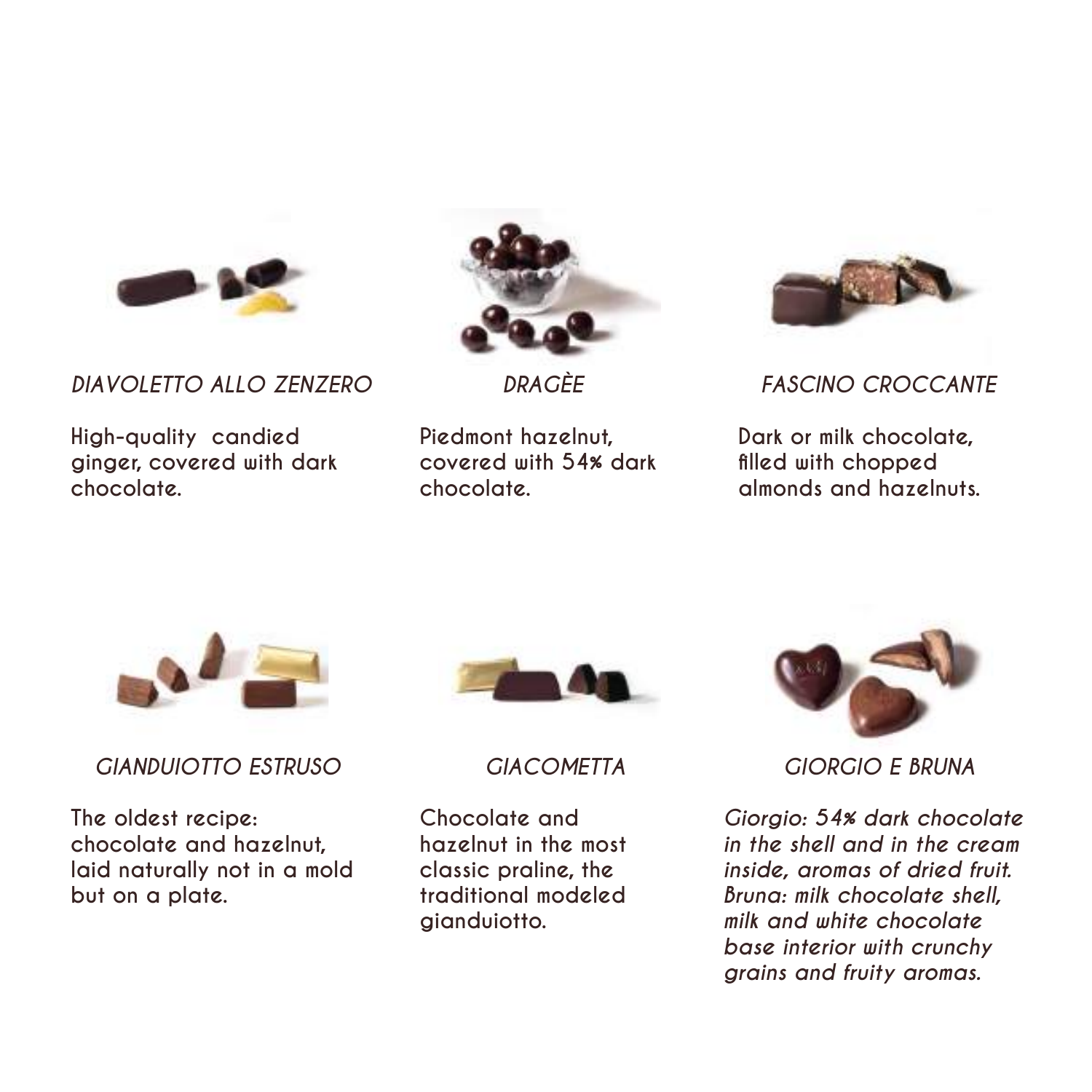

*GUSTAVO*

*Alcoholic praline covered with Gianduja, heart with scents of mountain herbs.*



**LINGOTTINO**

**Dark or milk chocolate shell, filled with fine liqueurs.**



**NAPOLITAIN**

**A thin layer of pleasure. Dark 70%, 54%, milk, with or without filling.**



*OPERA*

**Dark or milk chocolate, with various fillings: pistachio, milk cream, milk and dark base with chopped almonds, liqueur.**



*QUADROTTO COLORATO*

**Dark chocolate shell, caramel heart, dark cream, hazelnut or Piedmontese liqueur.**



*RISOLATTE*

**Dark chocolate heart with caramelized puffed rice, covered with milk chocolate.**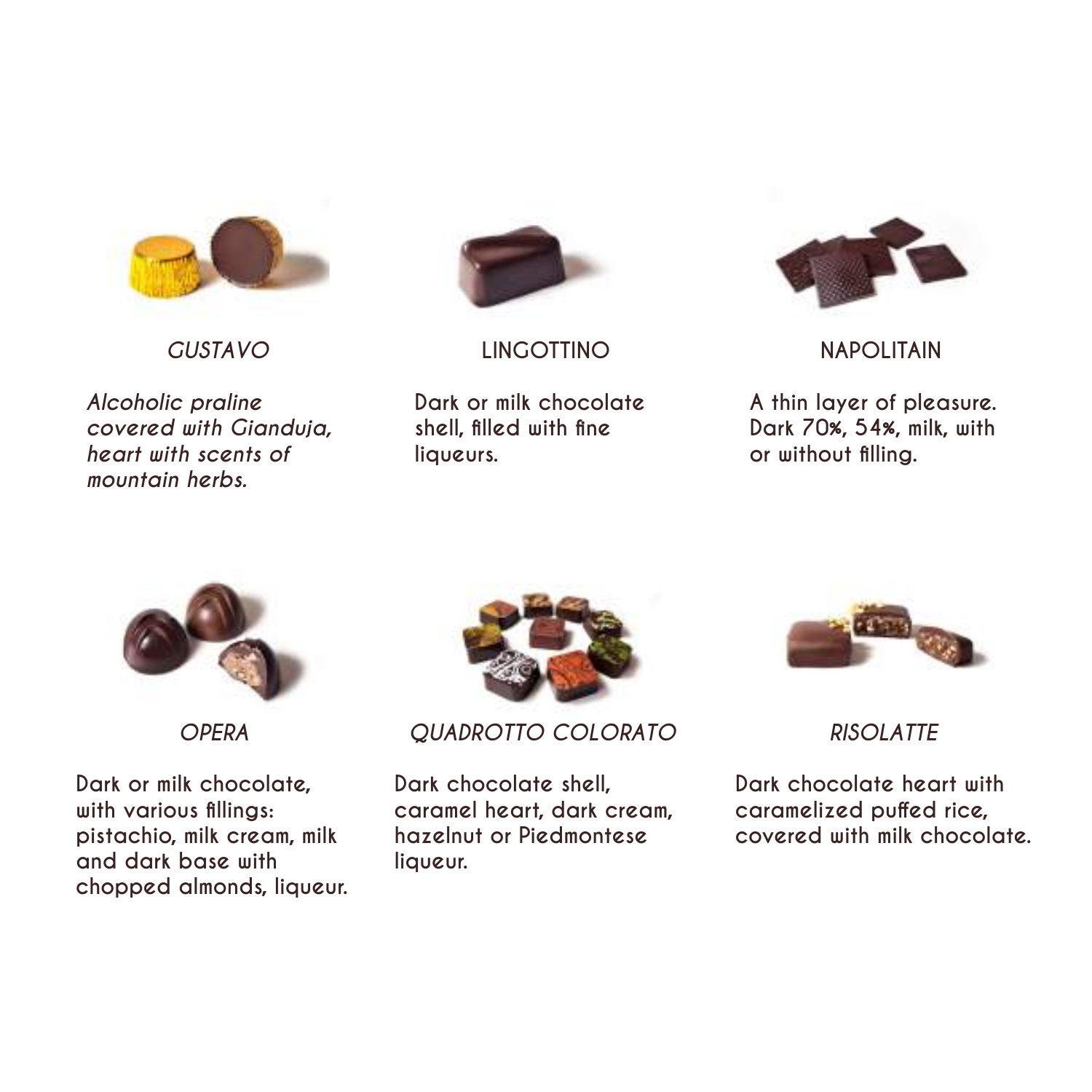

*STELLA CROCCANTE*

**Dark or milk chocolate, with chopped almonds and hazelnuts.**



*TARTARUGA*

**High-quality Piedmont hazelnuts, covered with dark or milk chocolate.**



*TORRONCINO* 

**Heart of classic Piedmont nougat, covered with dark chocolate.**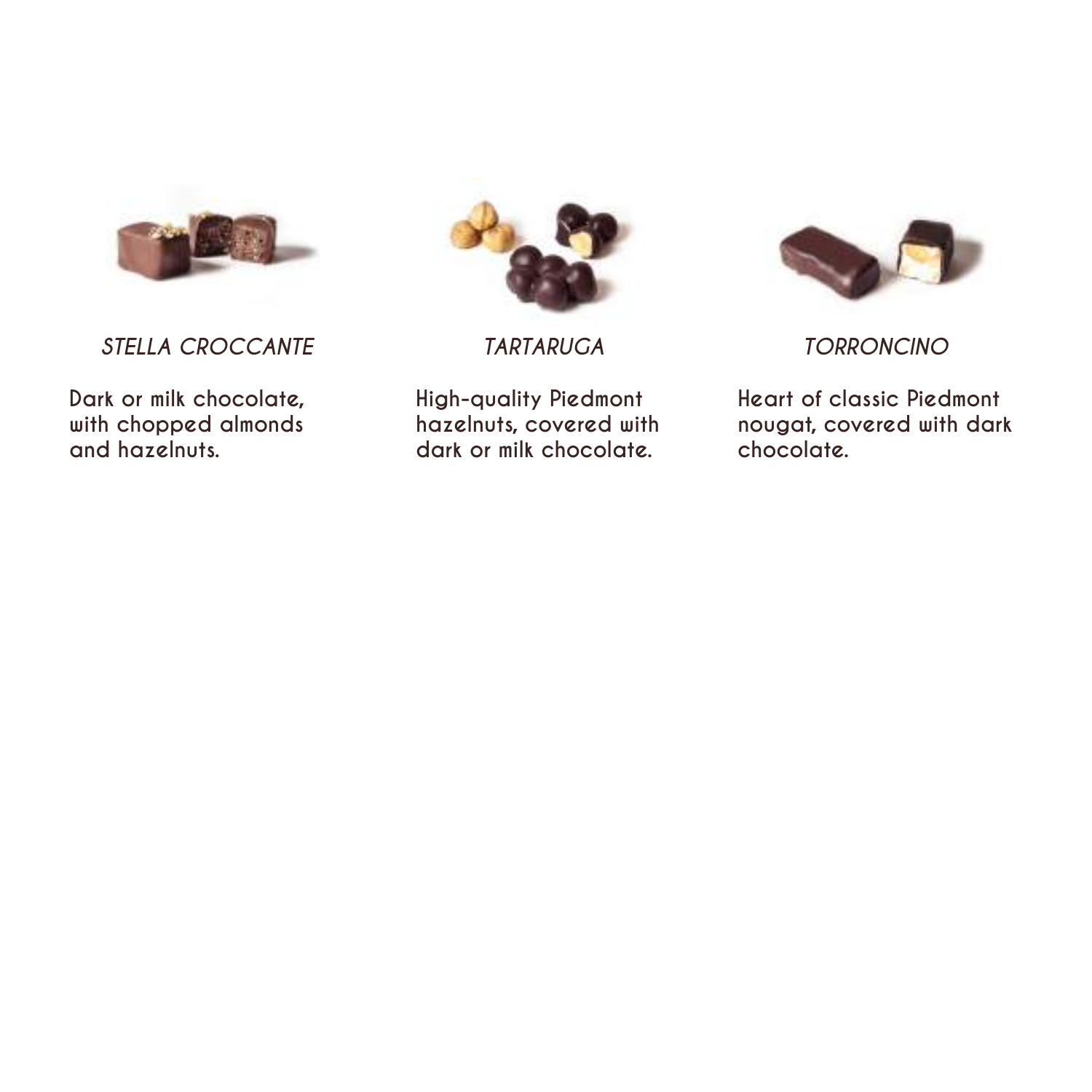

## *Assortments*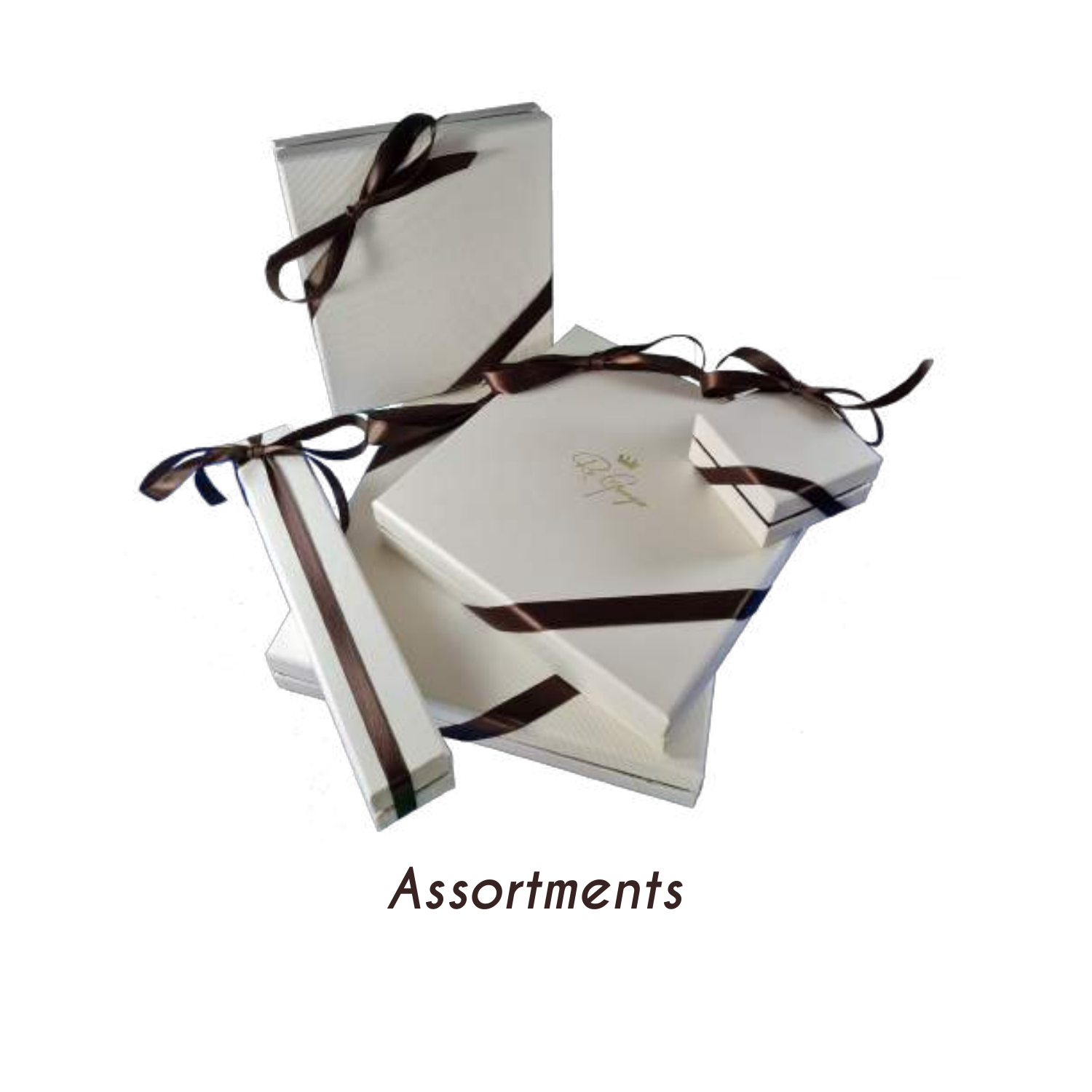

# *Mixed pralines*

### *Wonder is mixing pleasures*

**Re Giorgio Cioccolato has a secret: the contrast of flavours that becomes harmony. And the same harmony that arises from the meeting of the most sought-after raw materials is what gives each assortment a special soul, designed to show the path of ecstasy to real chocolate's lovers. Re Giorgio Cioccolato Mixed Pralines is offered in packs and boxes of various formats and sizes, within which the mixing of pralines is never accidental. From the tradition of the Cremino to the royalty of the extruded Gianduiotto, from the walnut of Cupoletta to the almonds and hazelnuts of Stella Croccante, from the enveloping flavour of Risolatte to the vaguely exotic taste of the Conca D'oro: each combination is refined, studied, wanted to offer an oasis of pleasure that prolongs the tasting time indefinitely.**

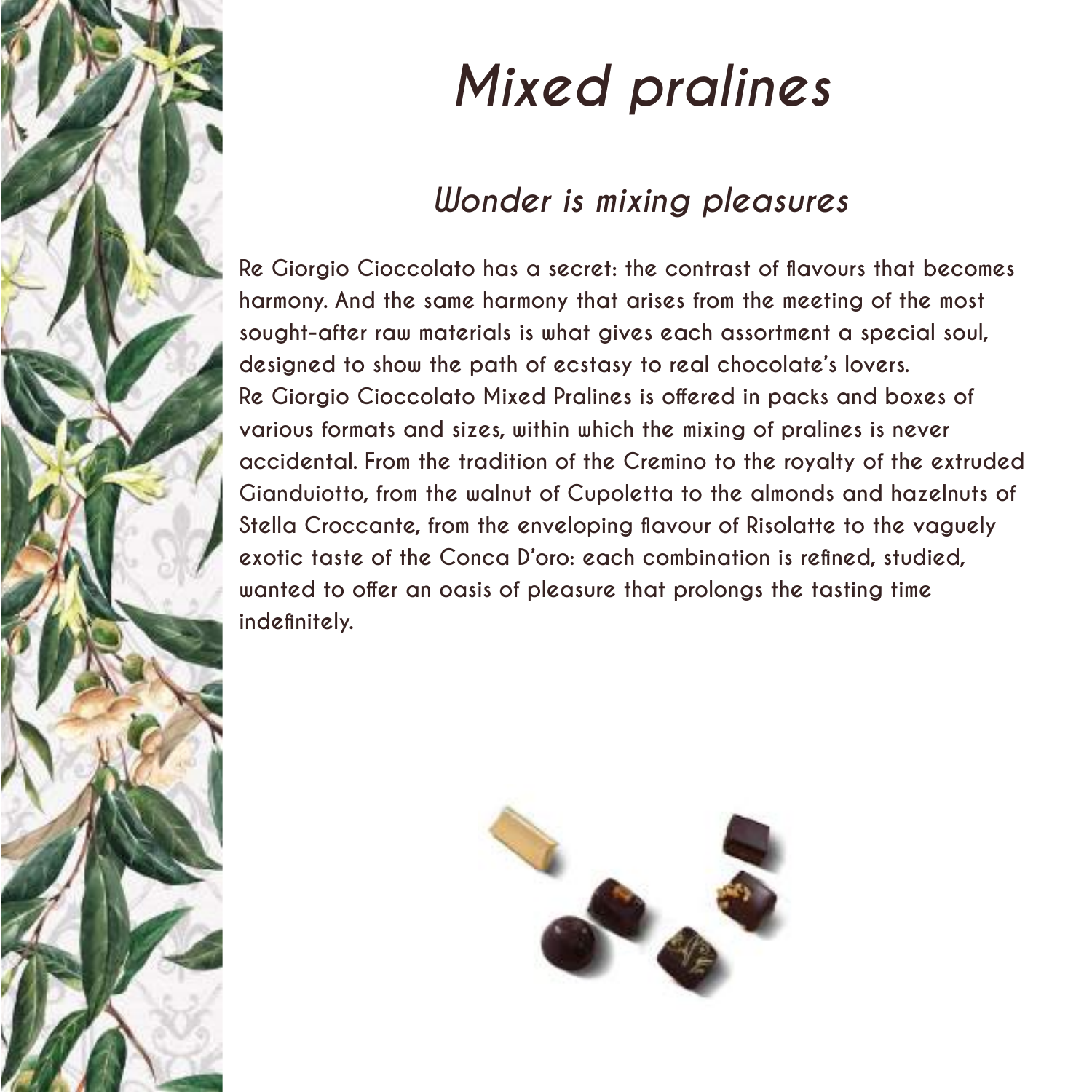

#### **ART 01** *ballotin*

**Mixed pralines 495 g**

**ART 02** *acetate*

**Mixed pralines 20 g** 





**ART 03** *quadrotto (little square box)*

**Mixed pralines 45 g 4 pz**



**ART 04** *case*

**Mixed pralines 78 g 8 pz**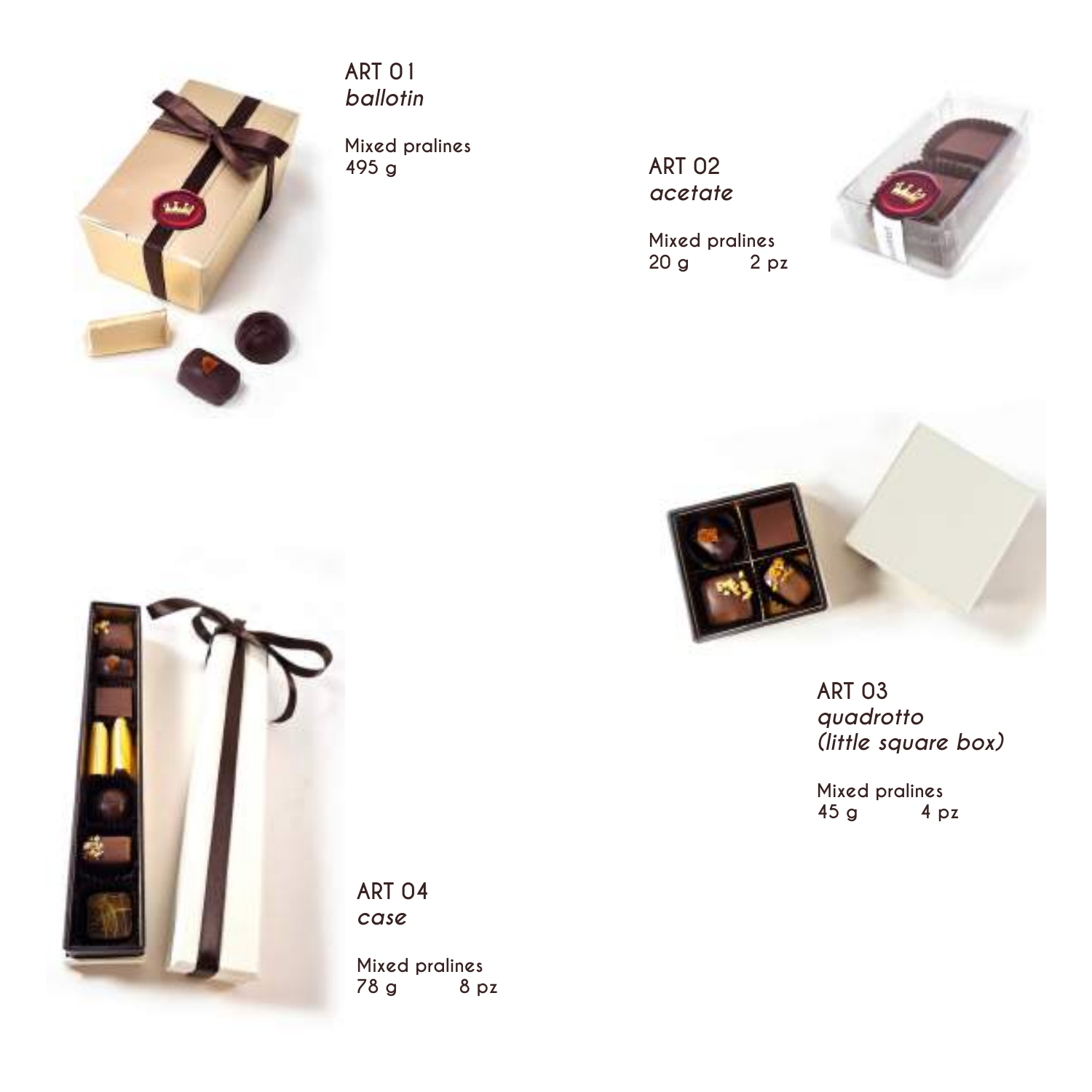

**ART 05** *small box*

**Mixed pralines 290 g 29 pz**

**ART 06** *medium box*

**Mixed pralines 420 g 43 pz**

**ART 07** *big box*

**Mixed pralines** 665 g

**MIXED ASSORTMENT: Conca d'oro, assorted flavour Cremino, colored dark chocolate Quadrotto, extruded Gianduiotto, walnut milk Cupoletta, walnut dark Cupoletta, Stella croccante, Risolatte.**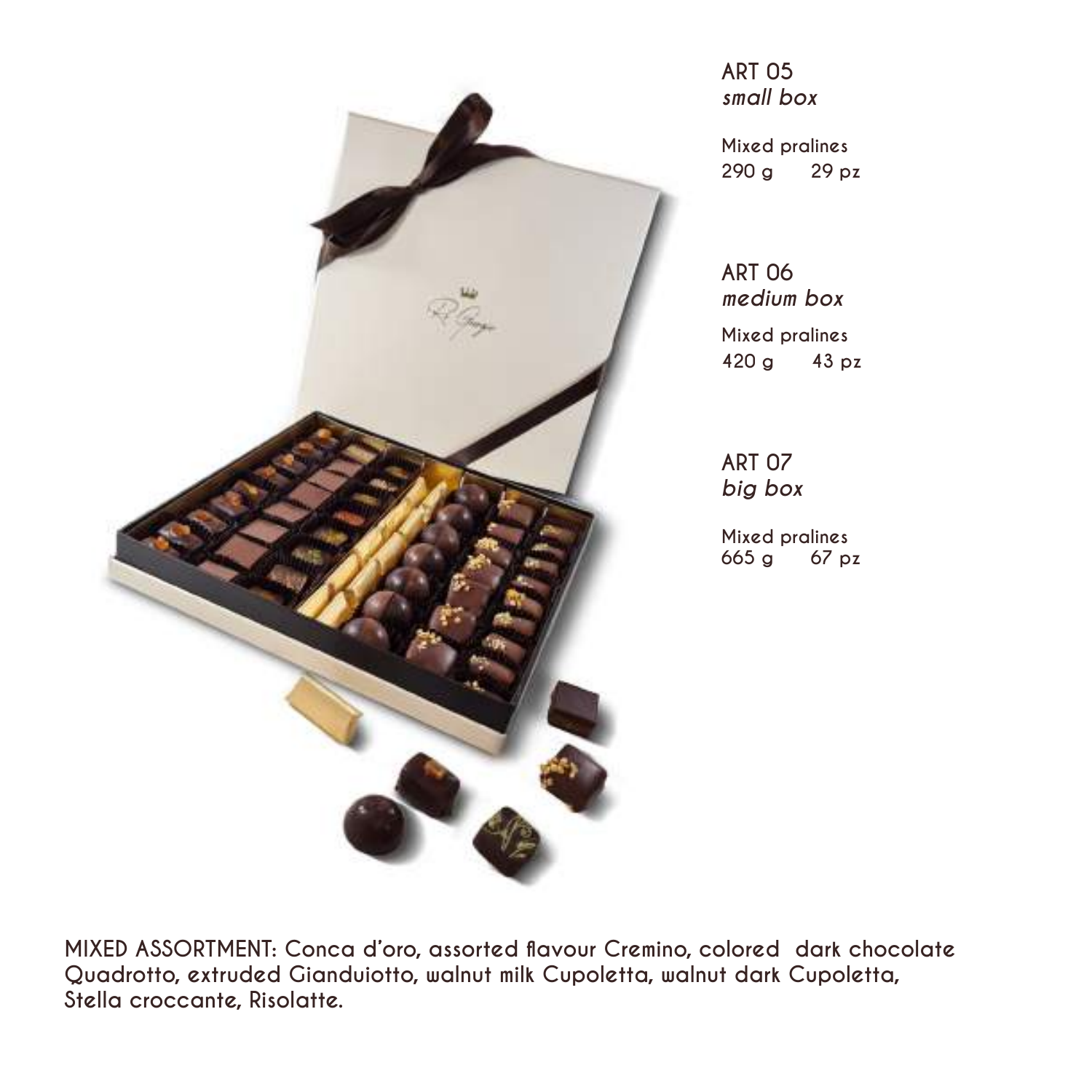

# *Gianduiotti*

### *Royal Tradition from Turin*

**A classic, it seems. But the value of the classics is in their vitality projected into the future. Re Giorgio's Gianduiotti are born from the encounter between the chocolate obtained from the strictest selection of cocoa beans and the queen of hazelnuts, the Piedmont hazelnut.**

**Created according to the oldest and most faithful recipe of the Turin chocolatier, they give each taste a new and always different emotion. Our Extruded Gianduiotto boxes offer, produced by pouring the dough directly onto a plate rather than into the mold, for a softer and more diffused perception. In addition, an assortment of modeled gianduiotti: classic, Giacometta with honey, praline, rum and chestnut. Finally, a pairing between Gianduiotto Estruso and Cremino, another traditional champion, in its classic versions, with orange, pistachio and nougat.**

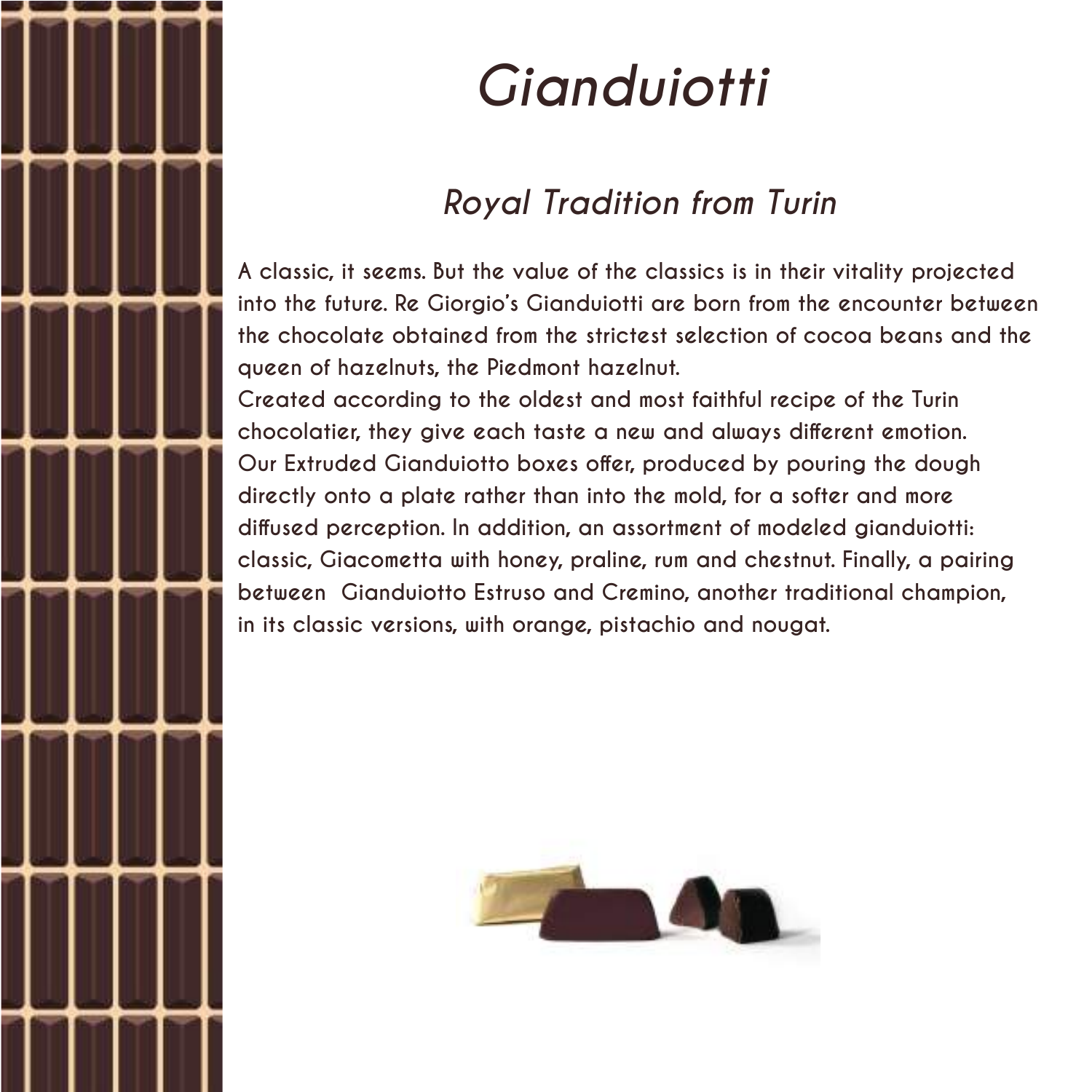

**ART 08** *small box*

**Extruded Gianduiotti 190 g 20 pz**

**ART 09** *medium box*

**Extruded Gianduiotti 345 g 36 pz**

**ART 10** *big box*

**Extruded Gianduiotti 470 g 49 pz**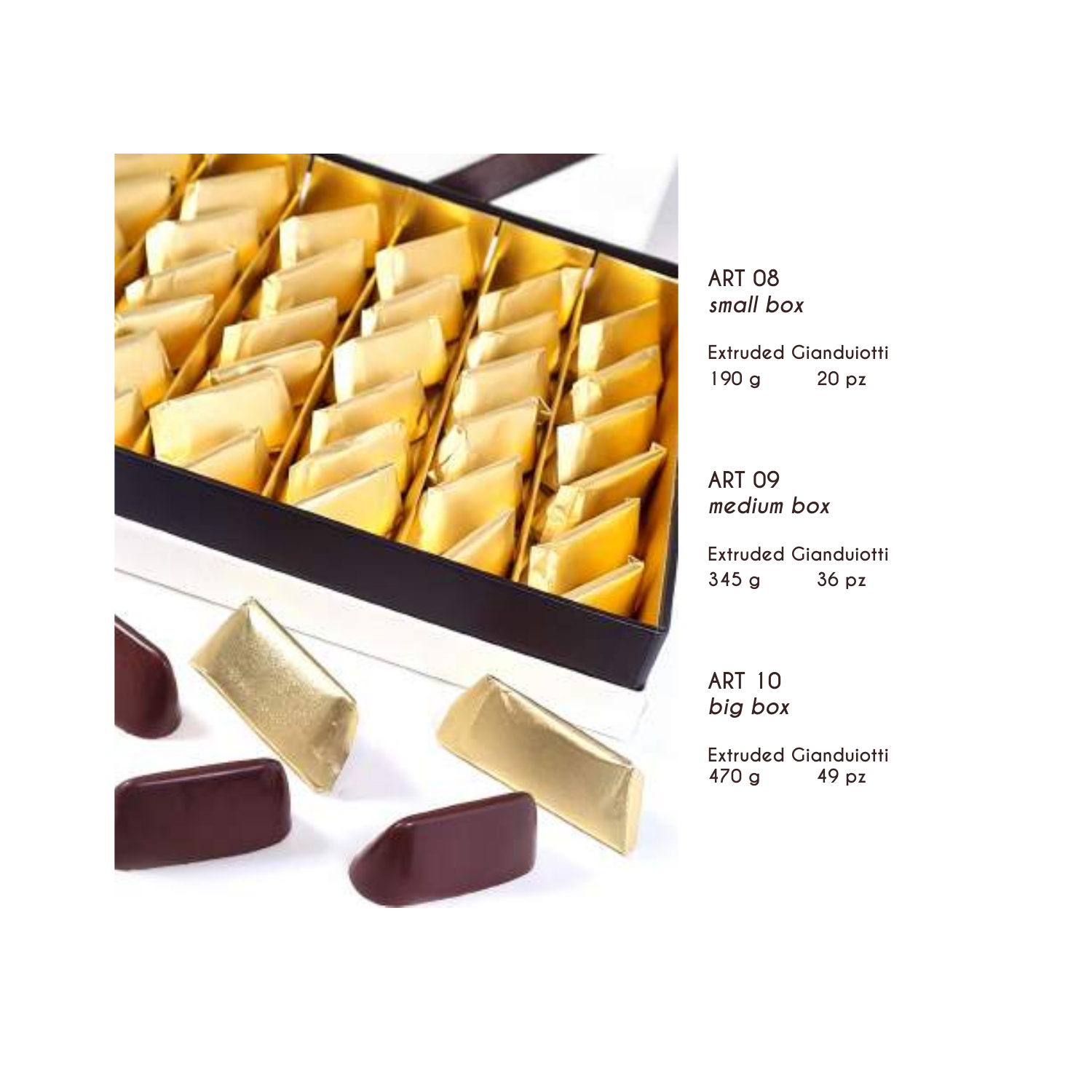

**ART 11** *small box*

**Mixed extruded and molded Gianduiotti 190 g 20 pz**

**ART 12** *medium box*

**Mixed extruded and molded Gianduiotti 345 g 36 pz**

**ART 13** *big box*

**Mixed extruded and molded Gianduiotti 470 g 49 pz**

**EXTRUDED AND MOLDED GIANDUIOTTI ASSORTMENT: Extruded, Classic Giacometta, Praline Extruded, Giacometta with rum and chestnut.**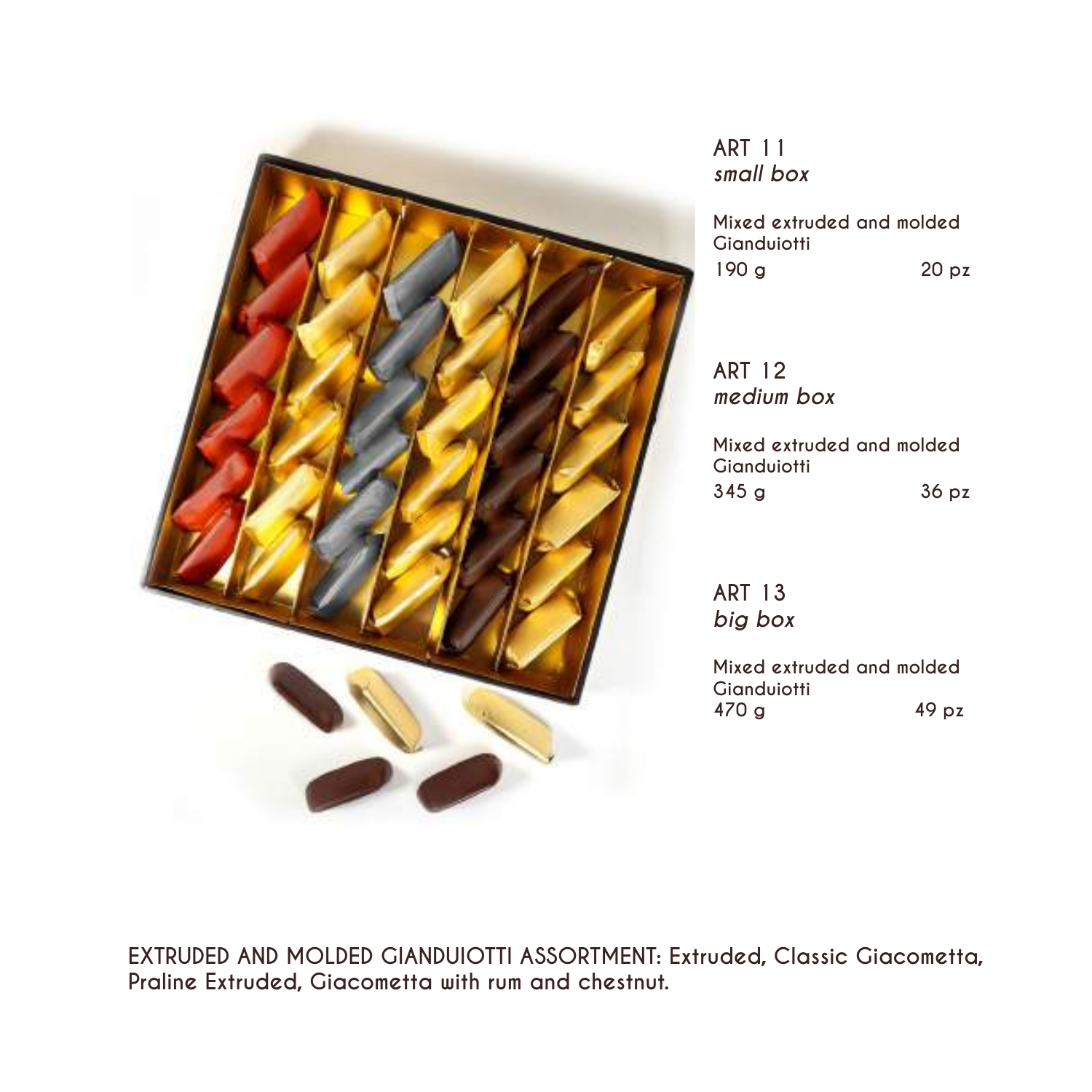

**ART 14** *small box*

**Extruded Gianduiotti and mixed Cremini 220 g 22 pz** 

**ART 15** *medium box*

**Extruded Gianduiotti and mixed Cremini 370 g** 

**ART 16** *big box*

**Extruded Gianduiotti and mixed Cremini 500 g** 

**CREMINI ASSORTMENT: orange, classics, pistachio and nougat.**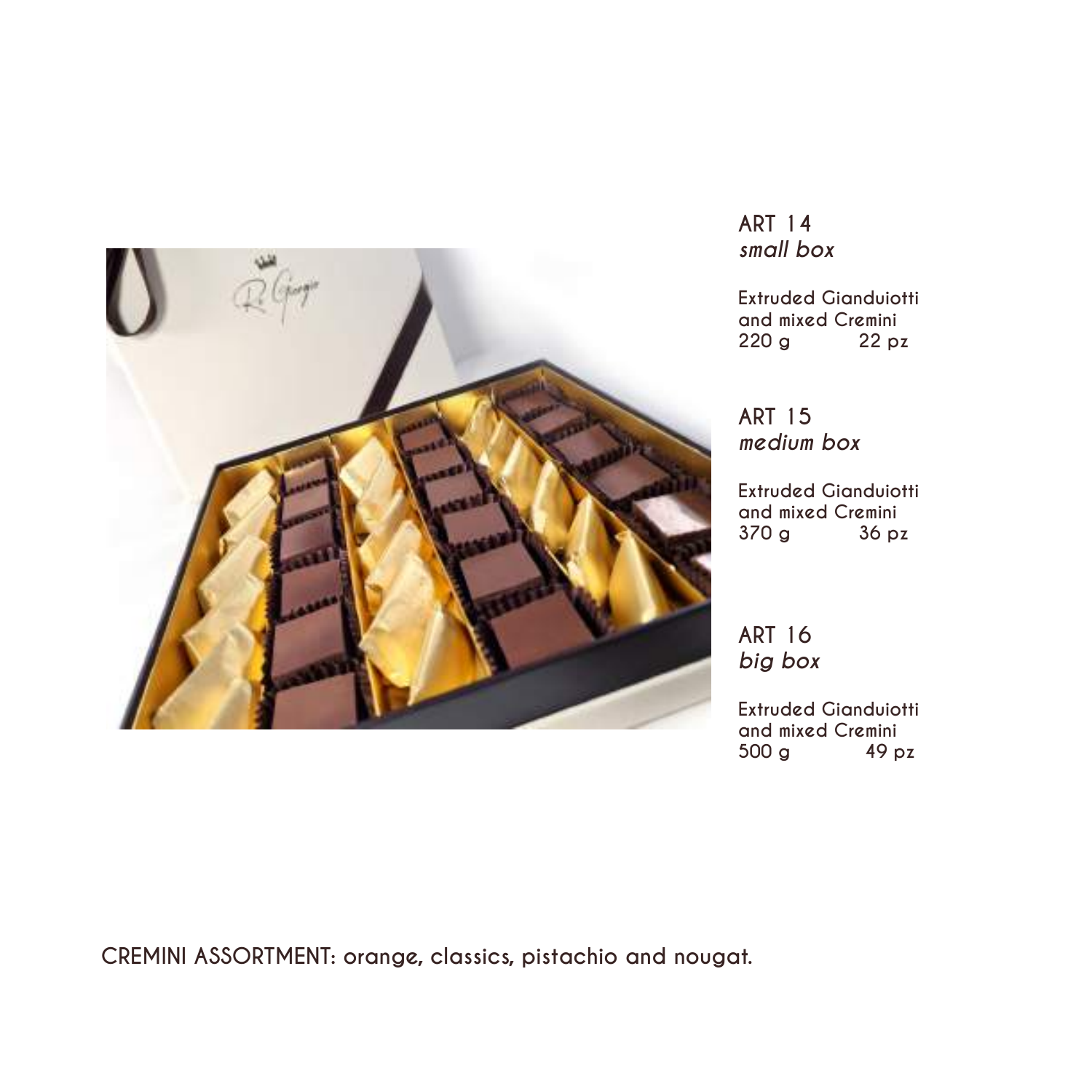

# *Gran selezione del Re*

### *The privilege of an unequalled emotion*

**An exclusive package with the most authentic Re Giorgio's treasures. The Extruded Gianduiotto, with its enveloping note of pleasure that remains in the taste and in the heart. Cremini assorted in an infinity of variables, from Gianduja to coffee, from orange to pistachio, from nougat to brittle. And then Gustavo, a heart of ganache with precious essences of mountain herbs, enclosed in a superlative covering of Gianduja. Alongside the Extruded Gianduiotto and the Cremino, Gustavo adds a burst of emotions that comes from the authentic spirit of our Alps: the force of the wind and the austere profile of our peaks, softened by the refined and delicate shell that recalls the rolling hills of the Langhe.**

**There is the whole soul of Piedmont, in the Grand Selection of the King. A royal soul.**

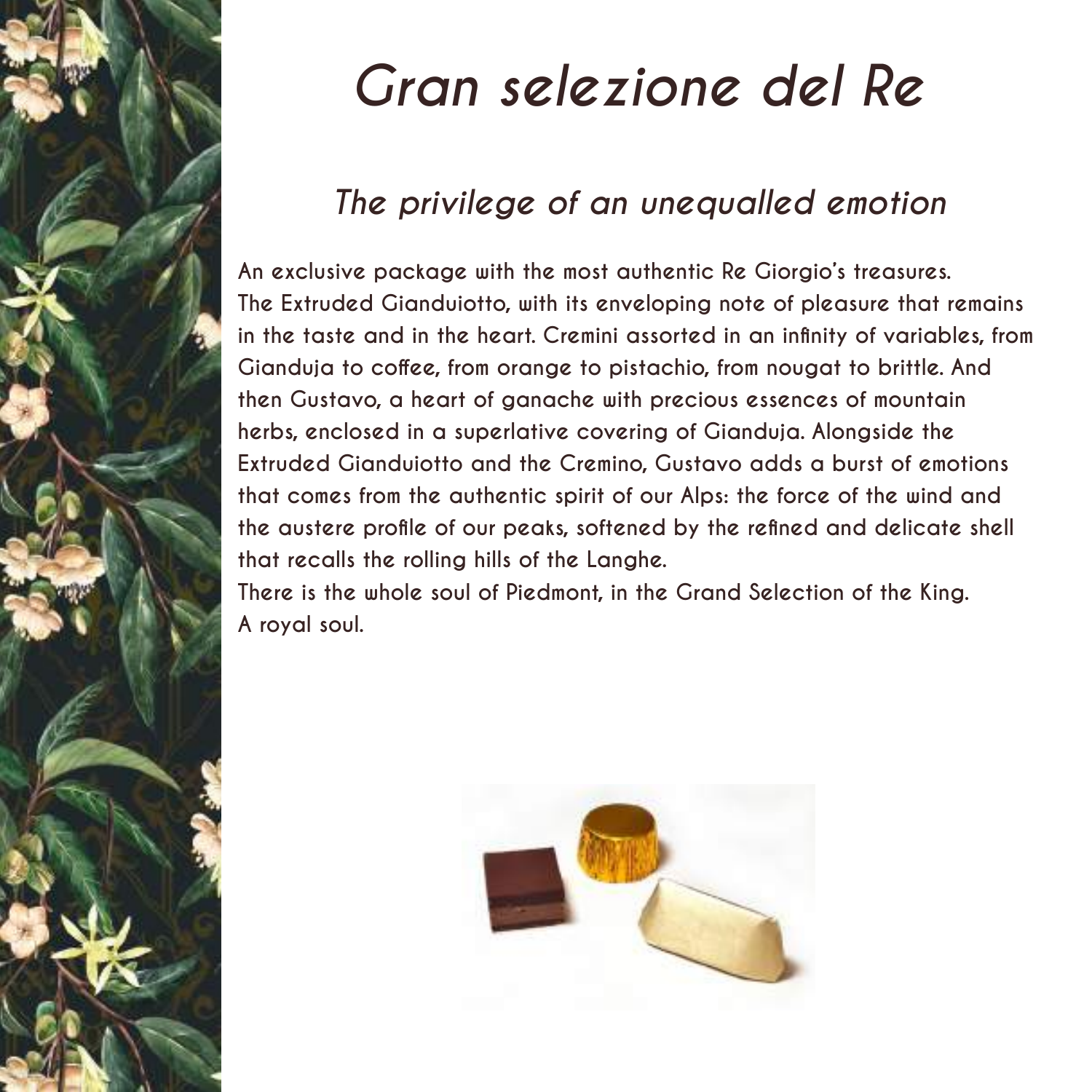

### **ART 17** *big box*

**Extruded Gianduiotti, mixed Cremini and mountain herbs Gustavo** 610 g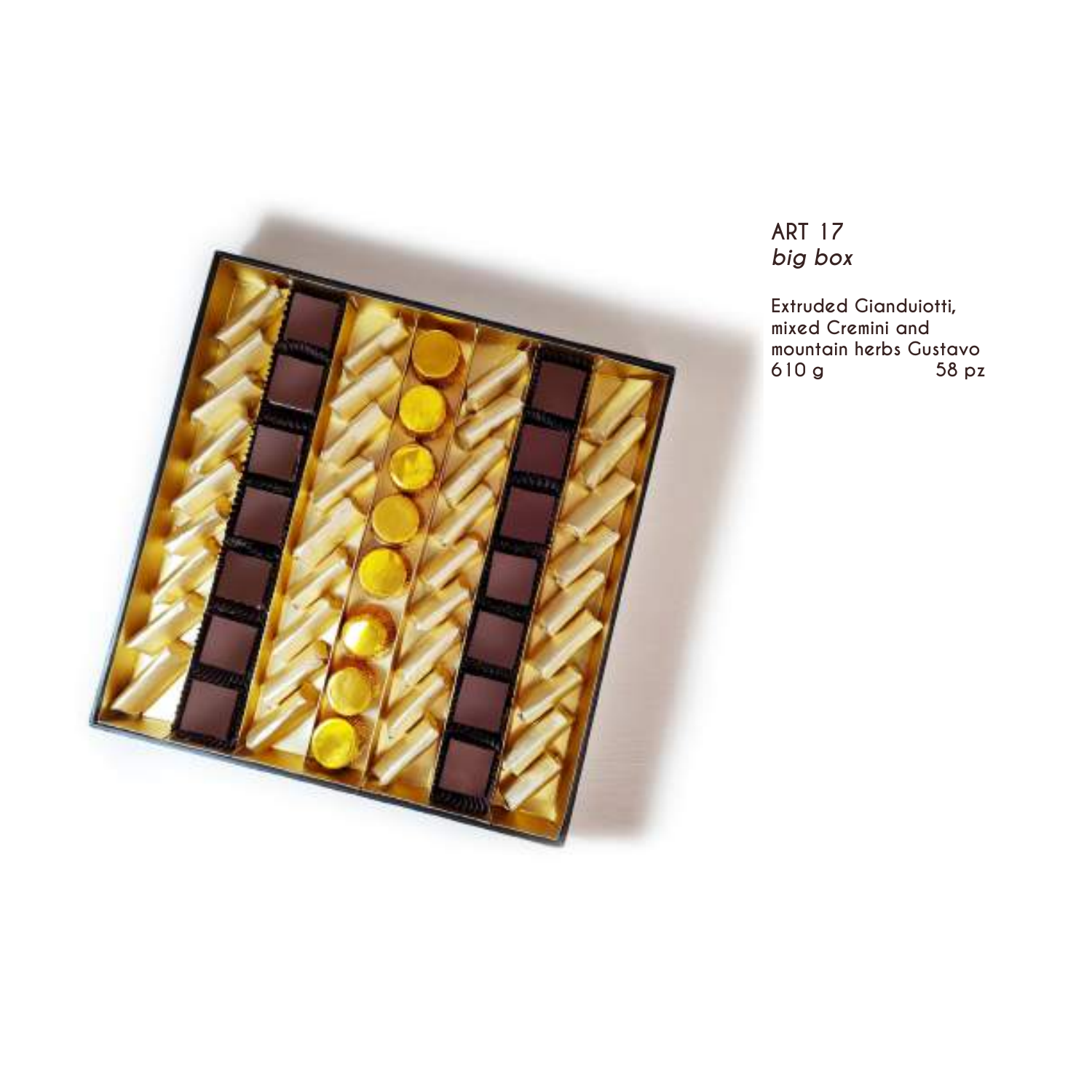# *Dark chocolate selection*

### *Delicate intensity that conquers*

Generous, **intense, interetable contraster automates** in a contrast of the Giorgio's dark chocolate takes shape in a **selection of varieties dedicated to those who aim for the essence of pleasure and taste, with exclusive combinations that enhance every variation of note. In the packages of various formats of his Dark Selection, Re Giorgio offers all the variety of his special crown of delights. From Opera with almond or nougat and pistachio filling to Cupoletta with peanut butter, walnut, coffee, cinnamon; from Lingottino - filled with rum and chestnut - to Fascino stuffed with chopped almonds and hazelnuts; from Coconut, with the heart of white chocolate, almond and coconut cream, to Quadrotto, with its greedy fantasy of colors but above all with its filling of caramel, or of dark cream, hazelnut or Piedmontese liqueur.**

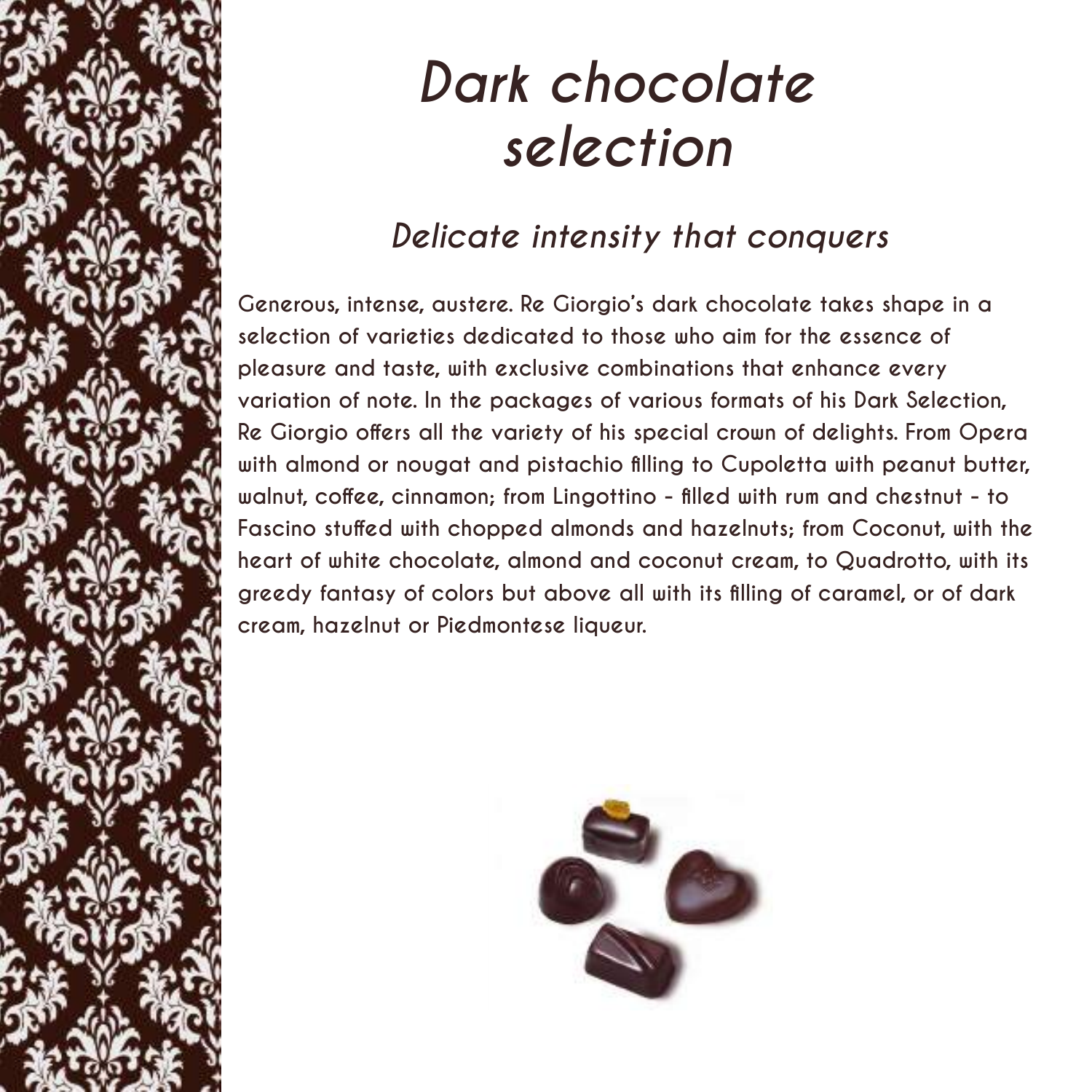

**ART 18** *small box*

**Mixed dark pralines 200 g** 

**ART 19** *medium box*

**Mixed dark pralines 340 g 36 pz**

**ART 20 big box**

**Mixed dark pralines 460 g 48 pz**

**DARK CHOCOLATE ASSORTMENT: Almond Opera, Nougat and Pistachio Opera, Peanut Butter Cupoletta, Full Lingottino, Rum and Chestnut Lingottino, Walnut Cupoletta, Coffee Cupoletta, Fascino Dark Chocolate, Colored Quadrotto, Coconut Praline.**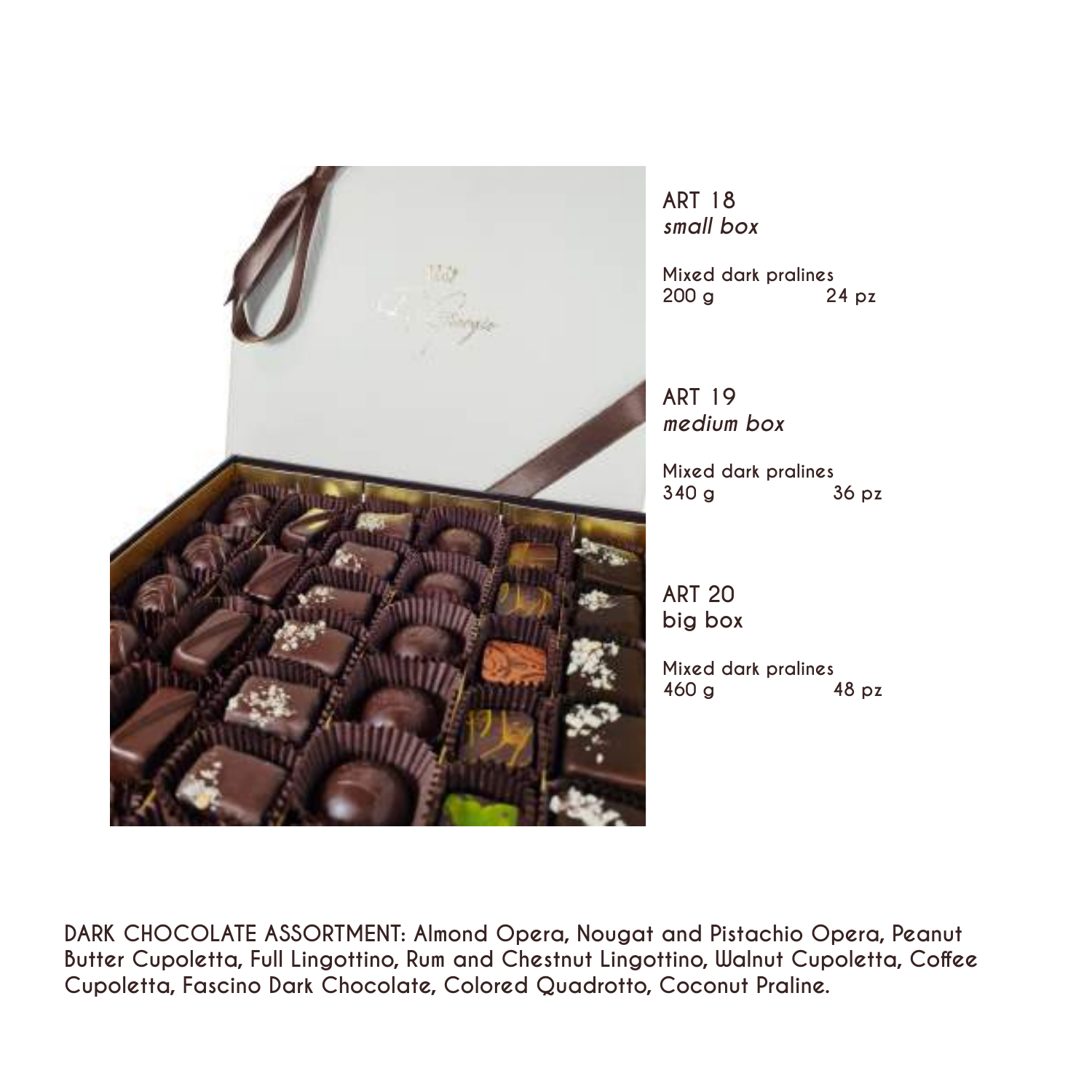# *Milk chocolate selection*

### *The pleasure of an enveloping flavour*

Playful, warmood in its exuberance. Re Giorgio offers his milk chocolate **in a series of assortments designed to enhance every note of flavour. Opera, Lingottino, Cupoletta and Cocco are offered here in their milk version, which envelops each combination in perfect harmony, marrying now with rum and chestnut, now with cinnamon, or with coffee, coconut, almond , nougat and pistachio. Together with them, here is Stella Croccante, milk chocolate with chopped almonds and hazelnuts. Delicate but intense, to bring out all the sweetness of the caramel. Crunchy, yes, but above all a star that illuminates the special Re Giorgio Milk Selection.**

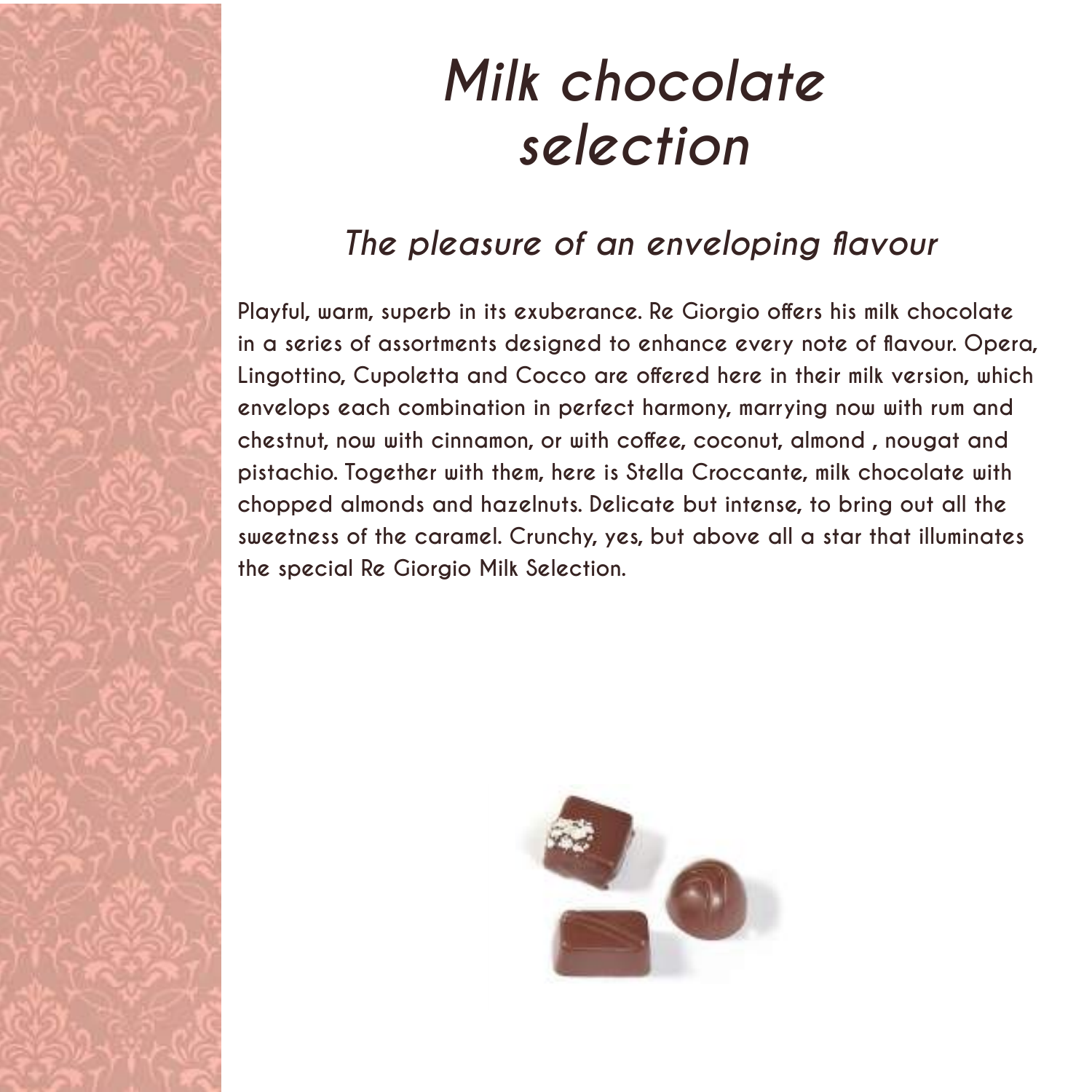

**ART 21** *small box*

**Mixed milk pralines 250 g 25 pz**

**ART 22** *medium box*

**Mixed milk pralines 355 g** 

**MILK CHOCOLATE ASSORTMENT: Almond Opera, Nougat and Pistachio Opera, Full Lingottino, Walnut Cupoletta, Coconut Praline, Stella Croccante, Risolatte.**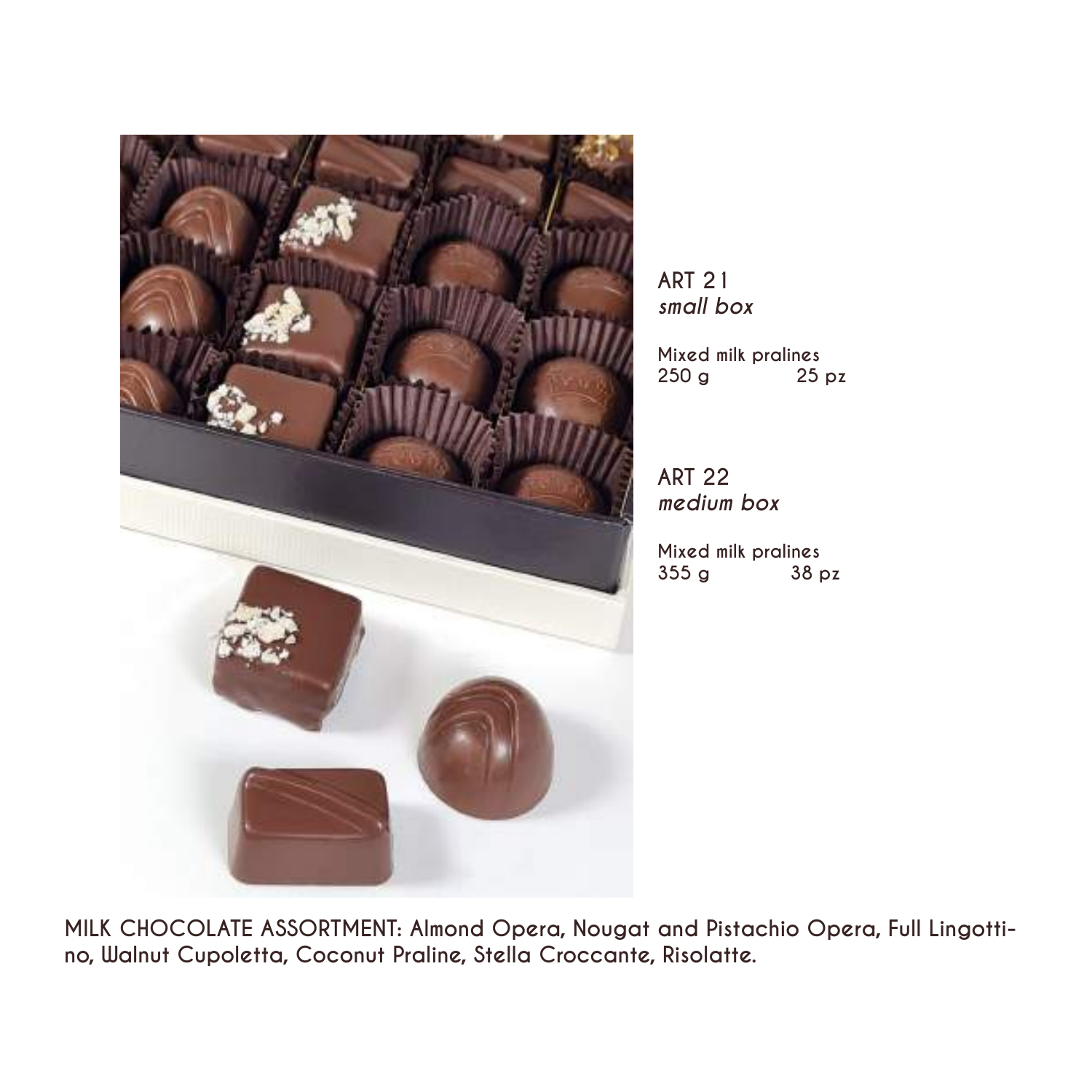

# *Alcoholic selection*

### *The authentic spirit of chocolate*

**Re Giorgio's Alcoholic Selection allows you to choose between different format boxes, with an assortment that combines the fine King Giorgio chocolate, dark or milk, with the intense emotion of selected liqueurs. Lingottino is offered in all its fantastic versions, from vermouth to limoncello, from rum to the finest Piedmontese and Italian liqueurs. Gustavo instead enhances his ganache with precious essences of mountain herbs, enclosed in a superlative covering of Gianduja.**

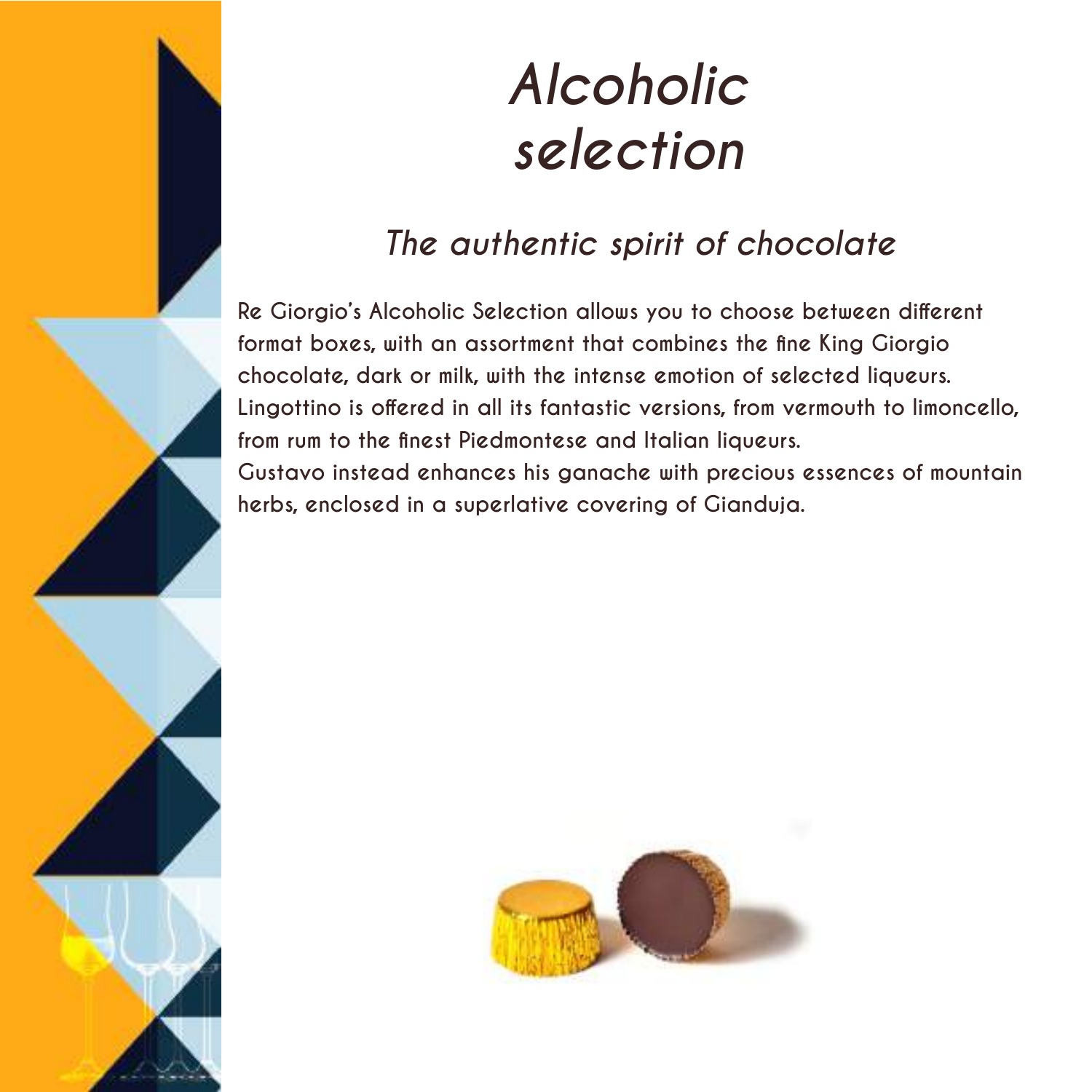

**ART 23** *small box*

**Mixed alcoholic pralines 230 g 25 pz**

**ART 24** *medium box*

**Mixed alcoholic pralines 350 g 37 pz**

**ART 25** *big box*

**Mixed alcoholic pralines 460 g 50 pz**

**ALCOHOLIC ASSORTMENT: Lingottino with limoncello, Gustavo with alpine herbs, Lingottino with San Simone liqueur, Lingottino with Strega liqueur, Lingottino with rum and chestnut, Lingottino with Vermuth.**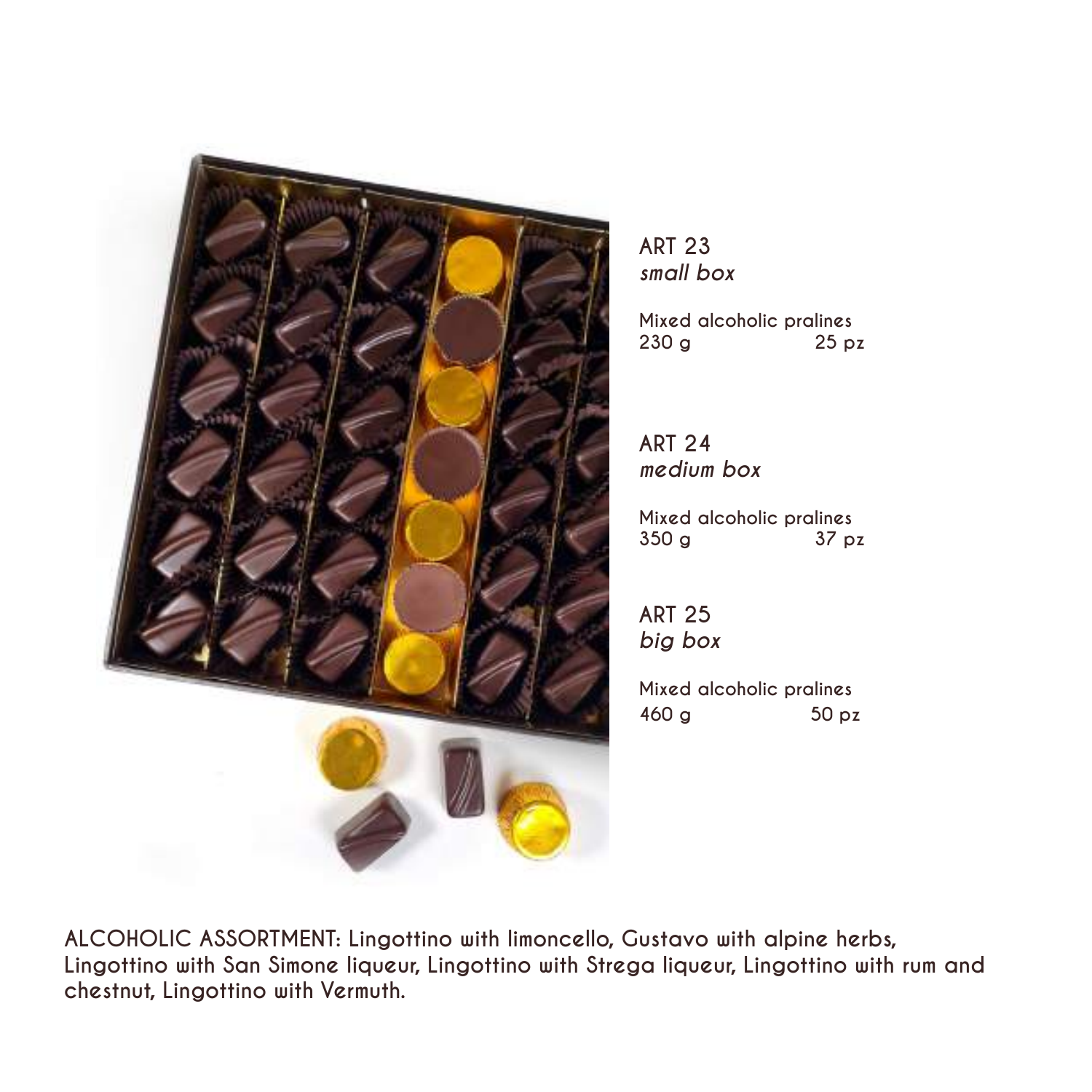

**ART 26** *quadrotto (little square box)*

**Gustavo with mountain herbs 45 g 4 pz**

**ART 27** *case*

**Gustavo with mountain herbs 85 g 8 pz**





**ART 28**  *medium box*

**Gustavo with mountain herbs 470 g 49 pz**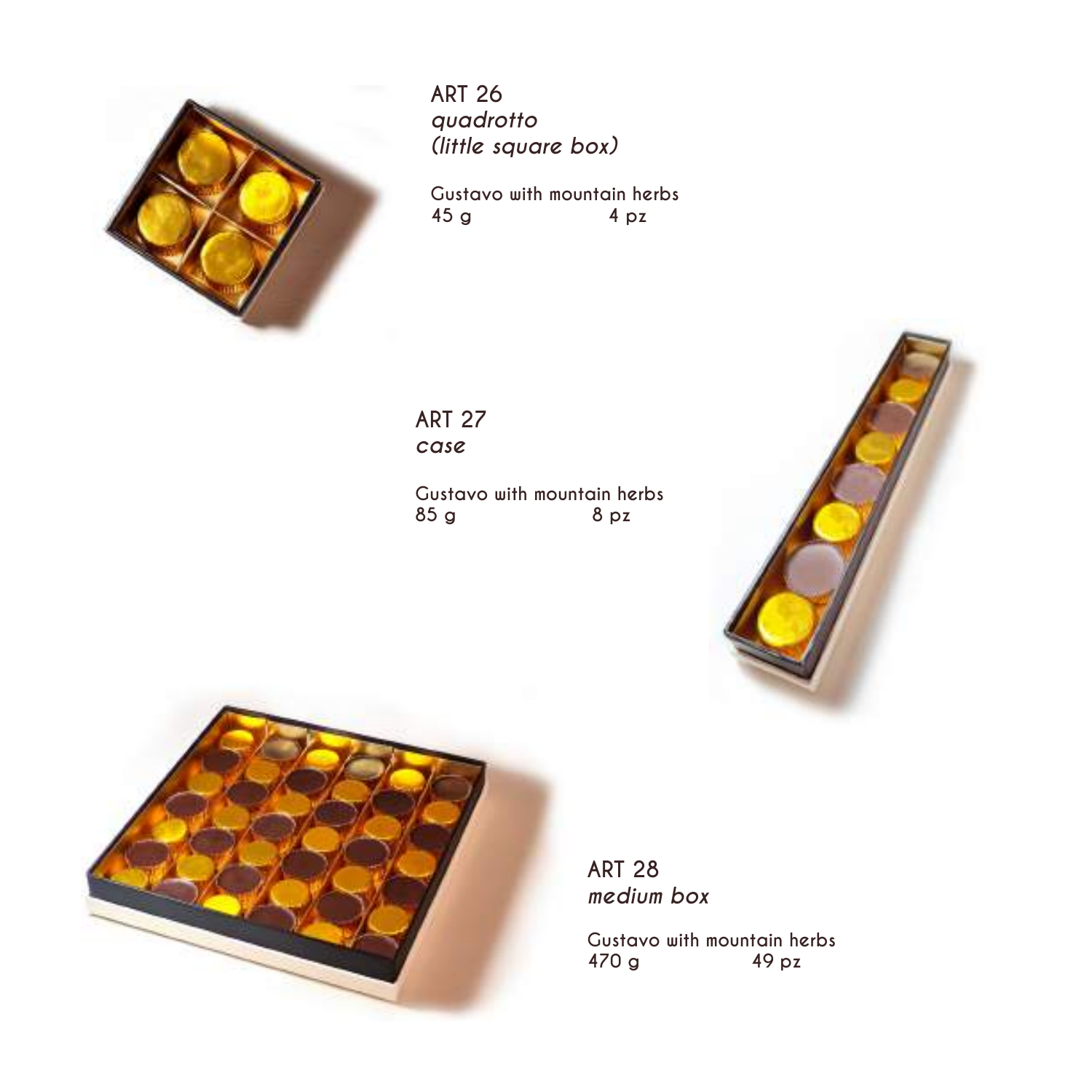

# *Ovetti Selection*

### *Joyful fantasy*

**Re Giorgio's Ovetti, little chocolate eggs, are presented in their gaudy garments, never banal and always bearers of a vital force that contaminates. But above all they are offered to lovers of the most selected chocolate by giving all their richness and variety: dark chocolate, milk chocolate, dark chocolate and Gianduja, dark chocolate and pistachio, coffee, rum and chestnut.**

**Because every Easter is special, at Re Giorgio's court.**

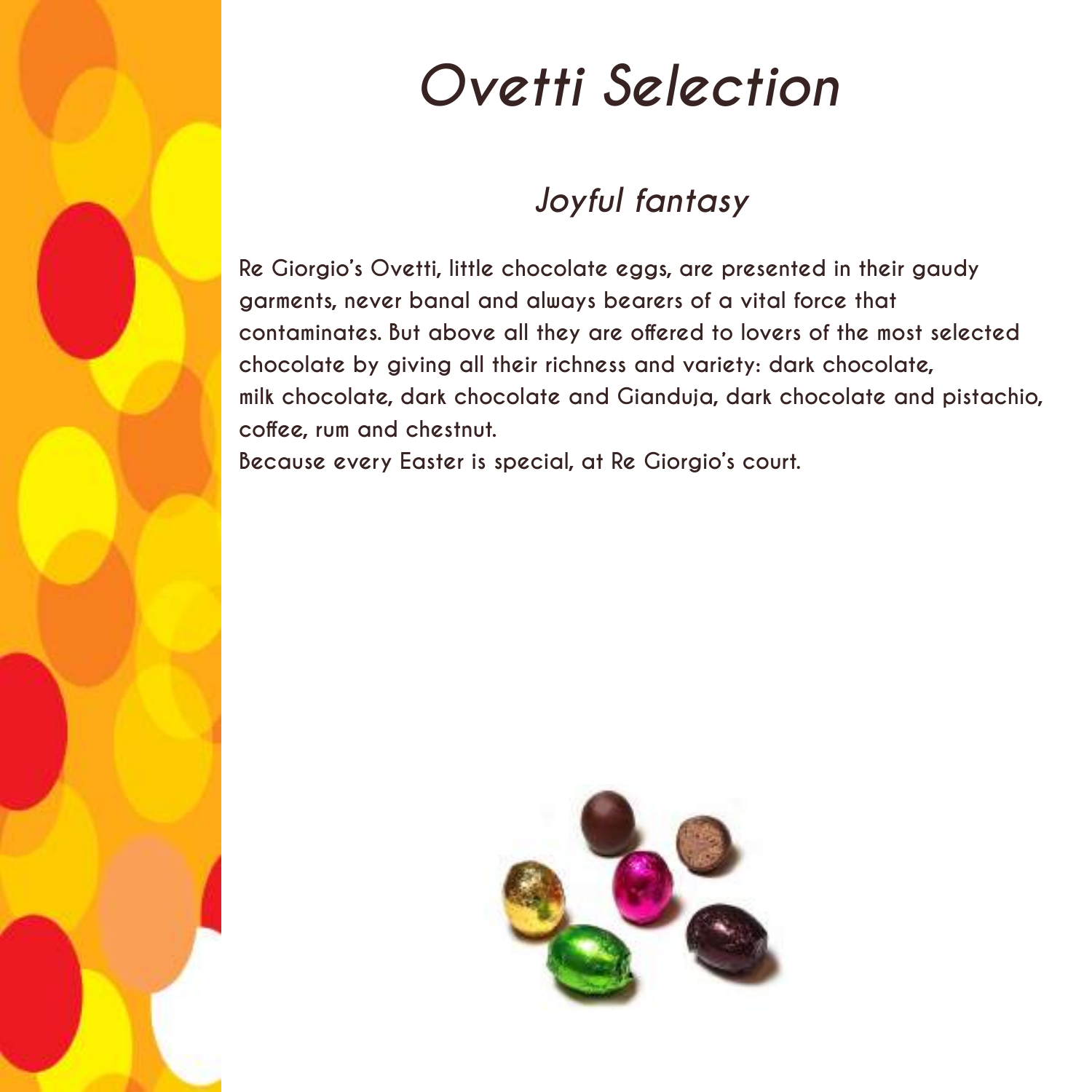

**ART 29** *case*

**Mixed Ovetti 80 g 7 pz**

**ART 30** *small box*

**Mixed Ovetti 280 g 30 pz**

**ART 31** *medium box*

**Mixed Ovetti 400 g 42 pz**

**ART 32** *big box*

**Mixed Ovetti 600 g 56 pz**

**OVETTI ASSORTMENT: rum and chestnut, dark chocolate, milk chocolate, milk chocolat and milk cream, dark chocolate and gianduia, dark chocolate and pistachio, dark chocolate and coffee.**

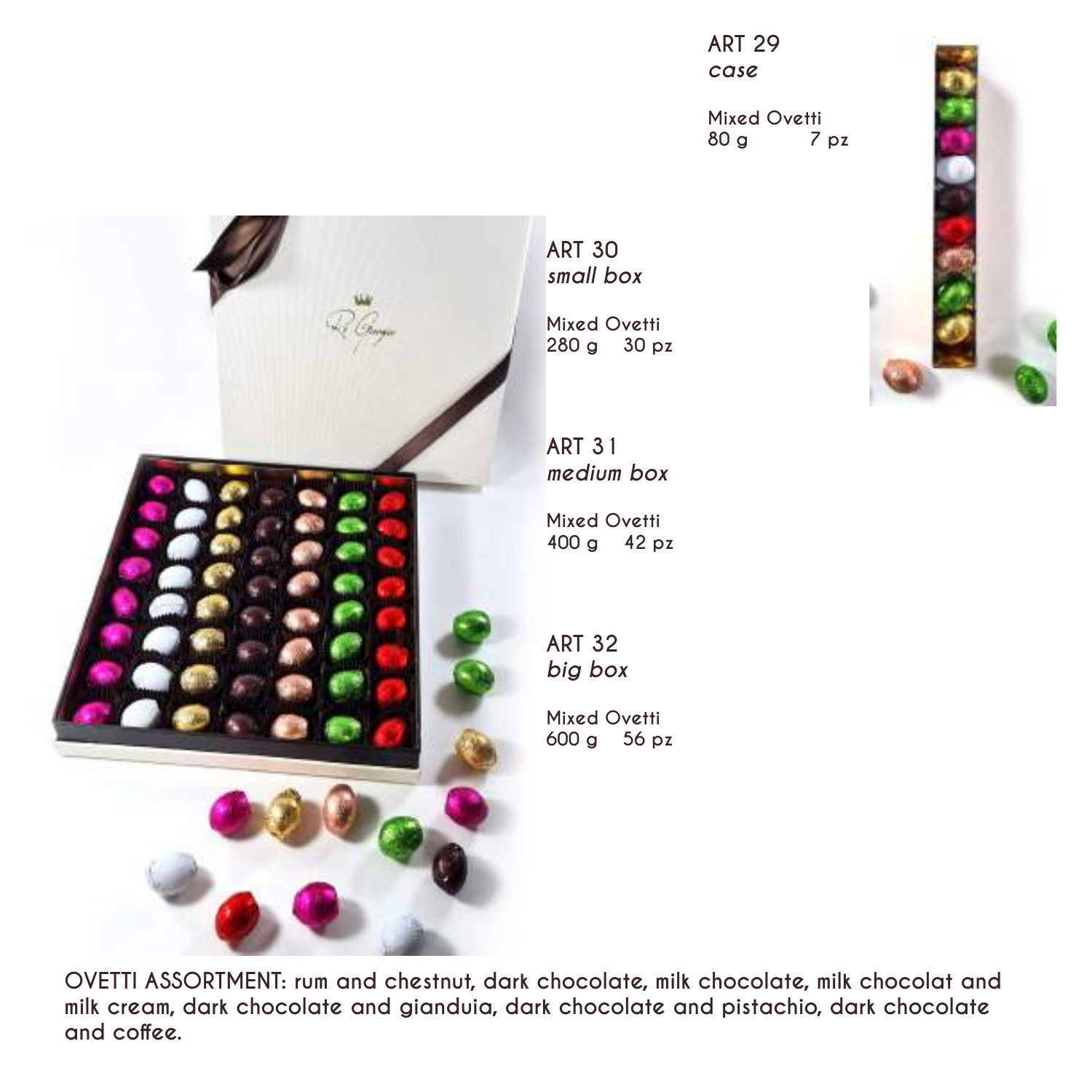## *Millerighe Collection*

### *Where taste becomes art*

**Re Giorgio Cioccolato's Millerighe Collection offers prestigious artistic packages that contain all his creative spirit.**

**Millerighe or, rather, over the top? You do, because here too the explosive force of Re Giorgio is manifested: always offering something that goes beyond, expressing one's creativity with an unexpected packaging, enhancing the innovation of one's signature chocolate with a new image, offering packages with which the box-object survives the content and becomes a piece of furniture or a collector's item. The heart, of course, is Re Giorgio's one. Millerighe packs in fact contain an assortment of the most varied creations of Re Giorgio Chocolate: from Quadrotto to Cremino, from Conca d'Oro to Extruded Gianduiotto, from Cupoletta to Stella Croccante and Risolatte.**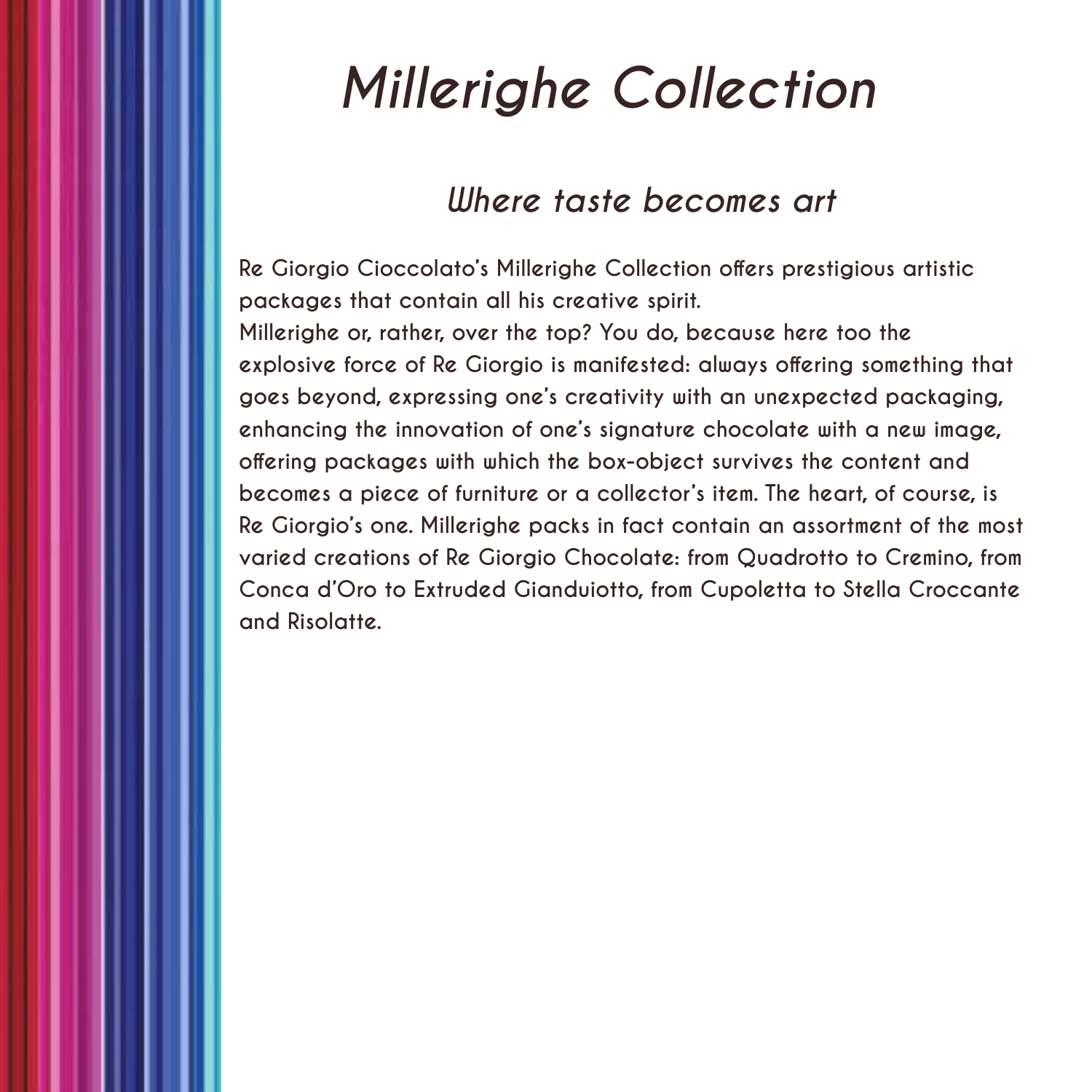

ART 33<br>Millerighe RAINBOW small box Millerig

*Millerighe RAINBOW medium box* 

**Mixed pralines Mixed pralines 500g 50 pz 800g 80 pz**

**MIXED ASSORTMENT: Conca d'oro, Various Cremino, Colored Quadrotto, Extruded Gianduiotto, Walnut milk chocolate Cupoletta, Walnut dark chocolate Cupoletta, Stella croccante, Risolatte.**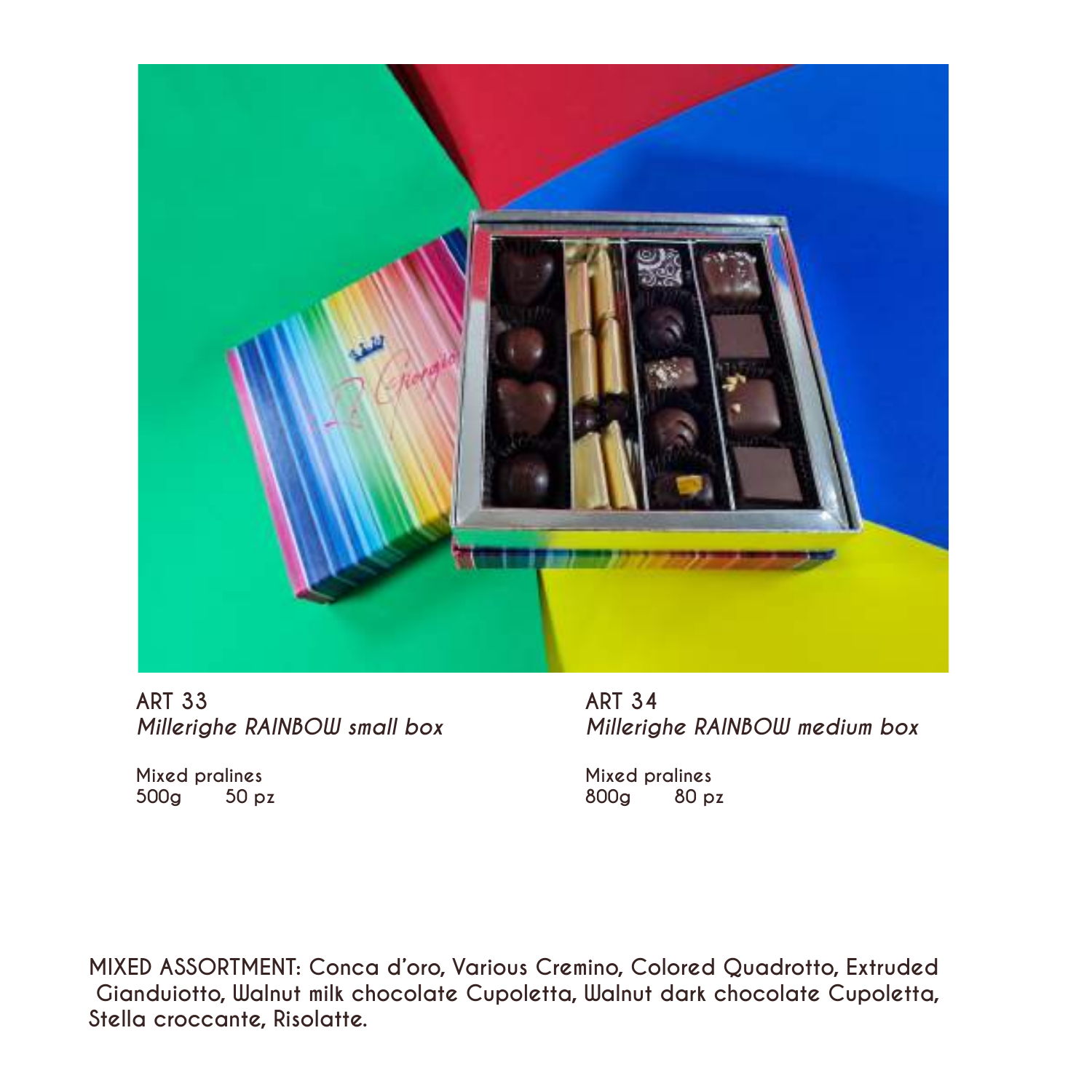





**ART 35**  *Millerighe BLUE small box*

**Mixed pralines 500 g 50 pz** 

**ART 36**  *Millerighe BLUE medium box*

**Mixed pralines 800 g 80 pz**

**ART 37** *Millerighe PINK small box*

**Mixed pralines 500 g 50 pz** 

**ART 38** *Millerighe PINK medium box*

**Mixed pralines 800 g 80 pz**

**ART 39**  *Millerighe YELLOW small box*

**Mixed pralines 500 g 50 pz** 

**ART 40**  *Millerighe YELLOW medium box*

**Mixed pralines 800 g 80 pz**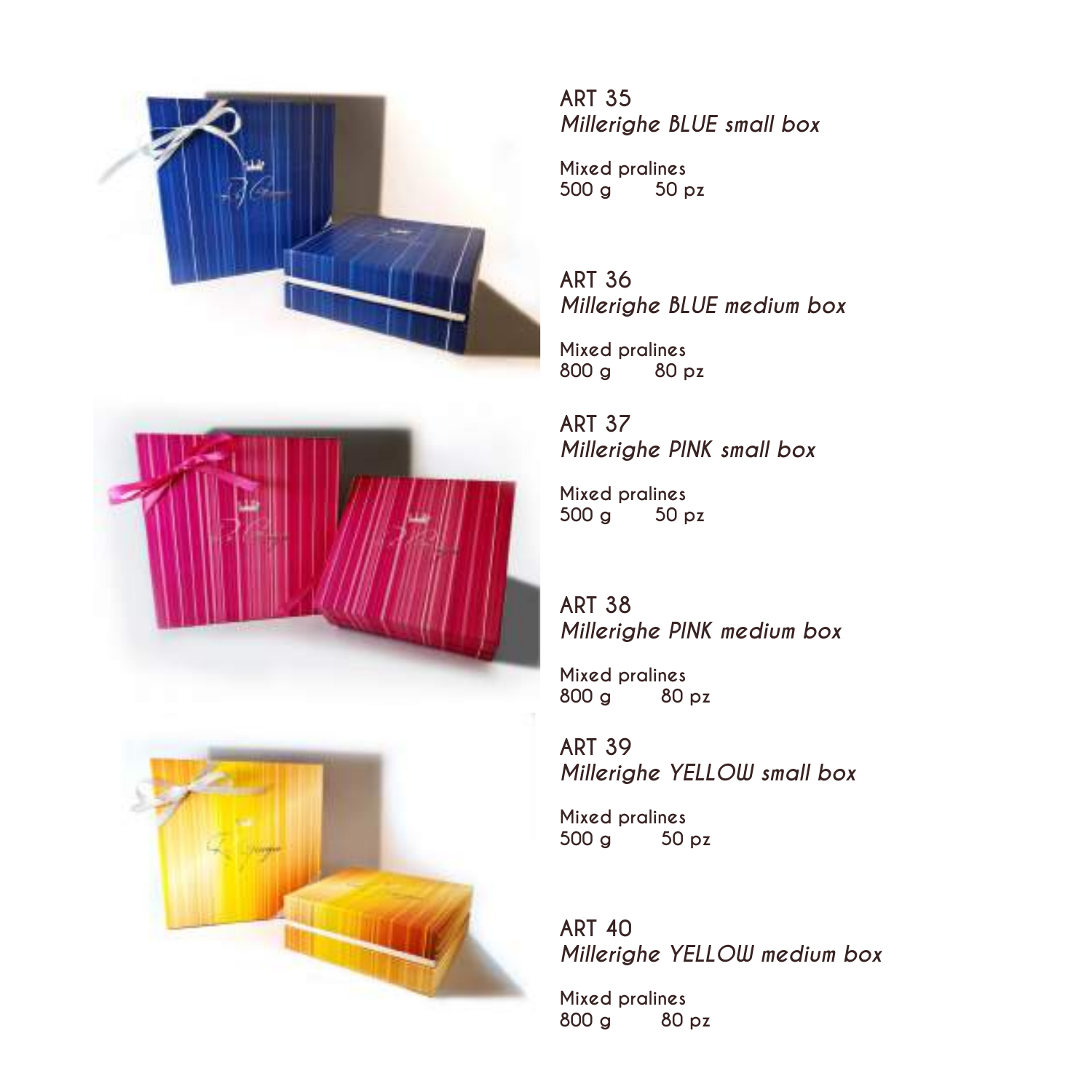

# *Chocolate bars*

### *Geometric perfection: all the pleasure here and now*

**The variety is practically unlimited: dark 54%, 70%, 85% and 100%, milk, Gianduja, raspberry, strawberry, with puffed rice, whole hazelnuts, dried fruit, dried figs. Single origin chocolate or in the characteristic Re Giorgio's blend, always obtained from the rigorous selection of the best cocoa beans from different parts of the world. A variety that is also repeated in the multiplicity of formats, conceived for the most varied occasions but above all to always offer the most intense pleasure. Because breaking a Re Giorgio's choco-bar is a special ritual, at any time of the day.**

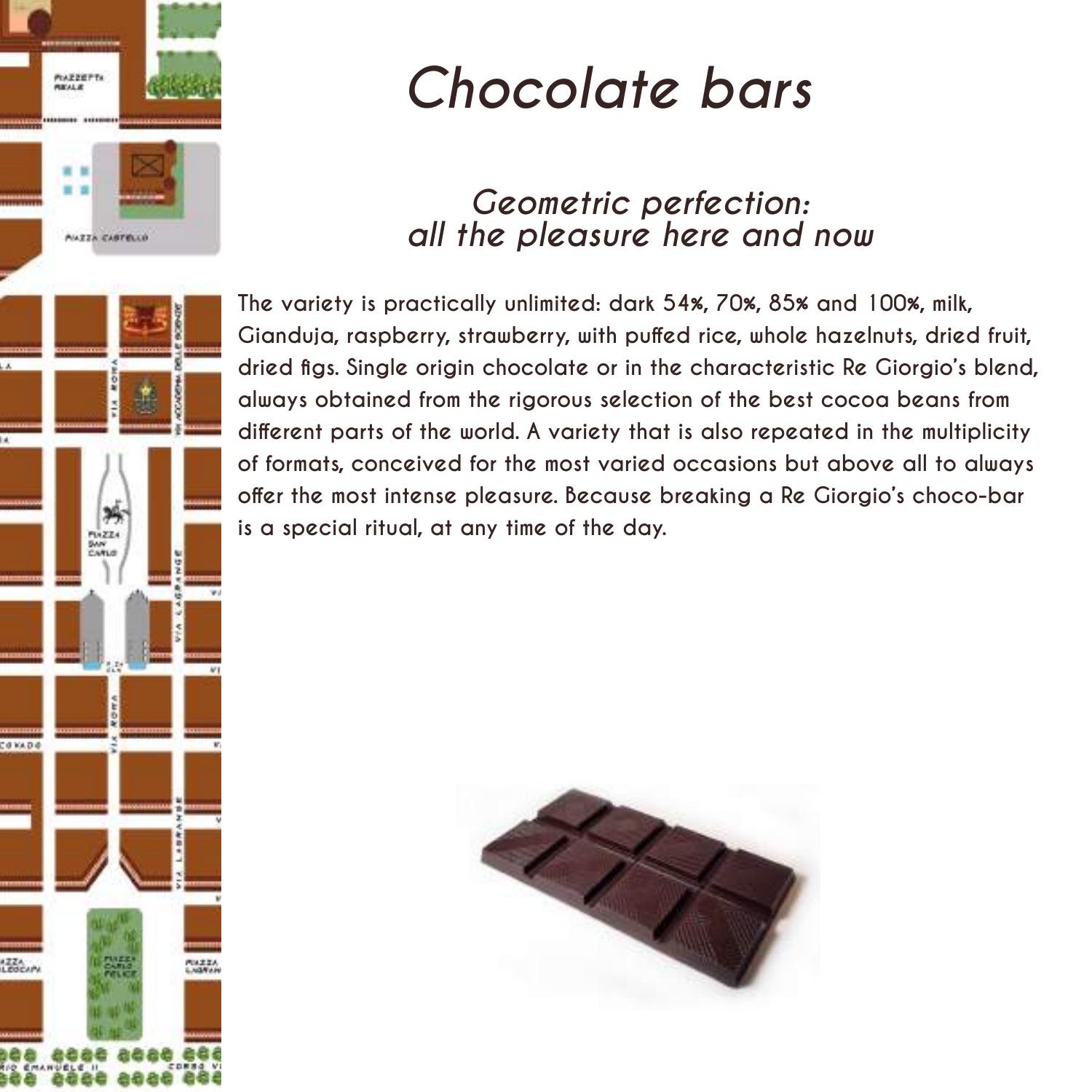

**ART 41** *54% dark chocolate bar 15g*

**ART 42** *Milk chocolate bar 15g*



**ART 43** *54% dark chocolate with dried fruit bar 60g*

**ART 44** *54% dark chocolate with almond 60g*

**ART 45** *54% dark chocolate with walnut 60g*

**ART 46** *54% dark chocolate with pistachios 60g*

**ART 47** *54% dark chocolate with hazelnut 60g*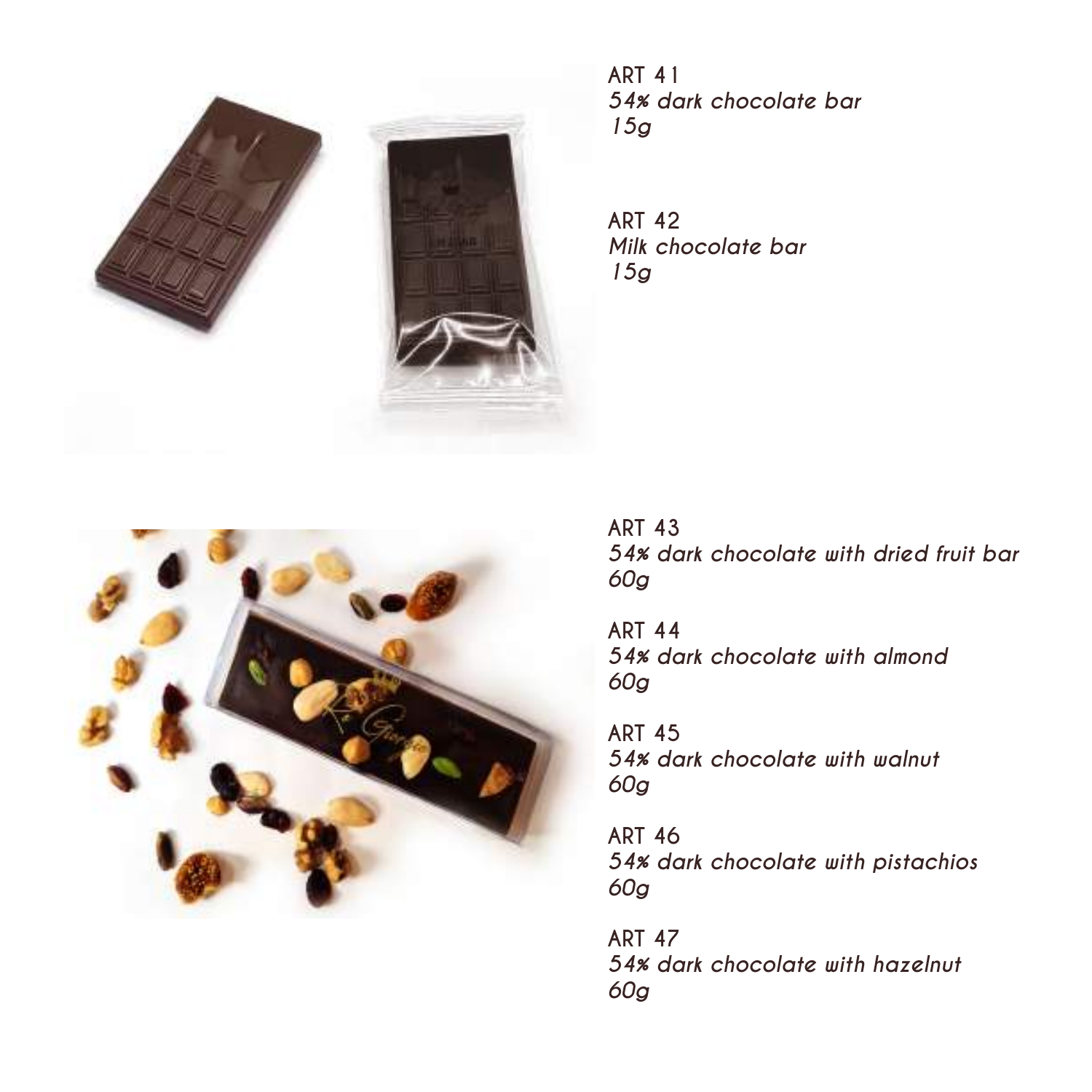

**ART 48** *CENTO G* **54% dark chocolate bar 100g**

**ART 49** *CENTO G* **70% dark chocolate bar 100g**

**ART 50** *85% dark chocolate bar 100g*

**ART 51** *CENTO G* **milk chocolate bar 100g**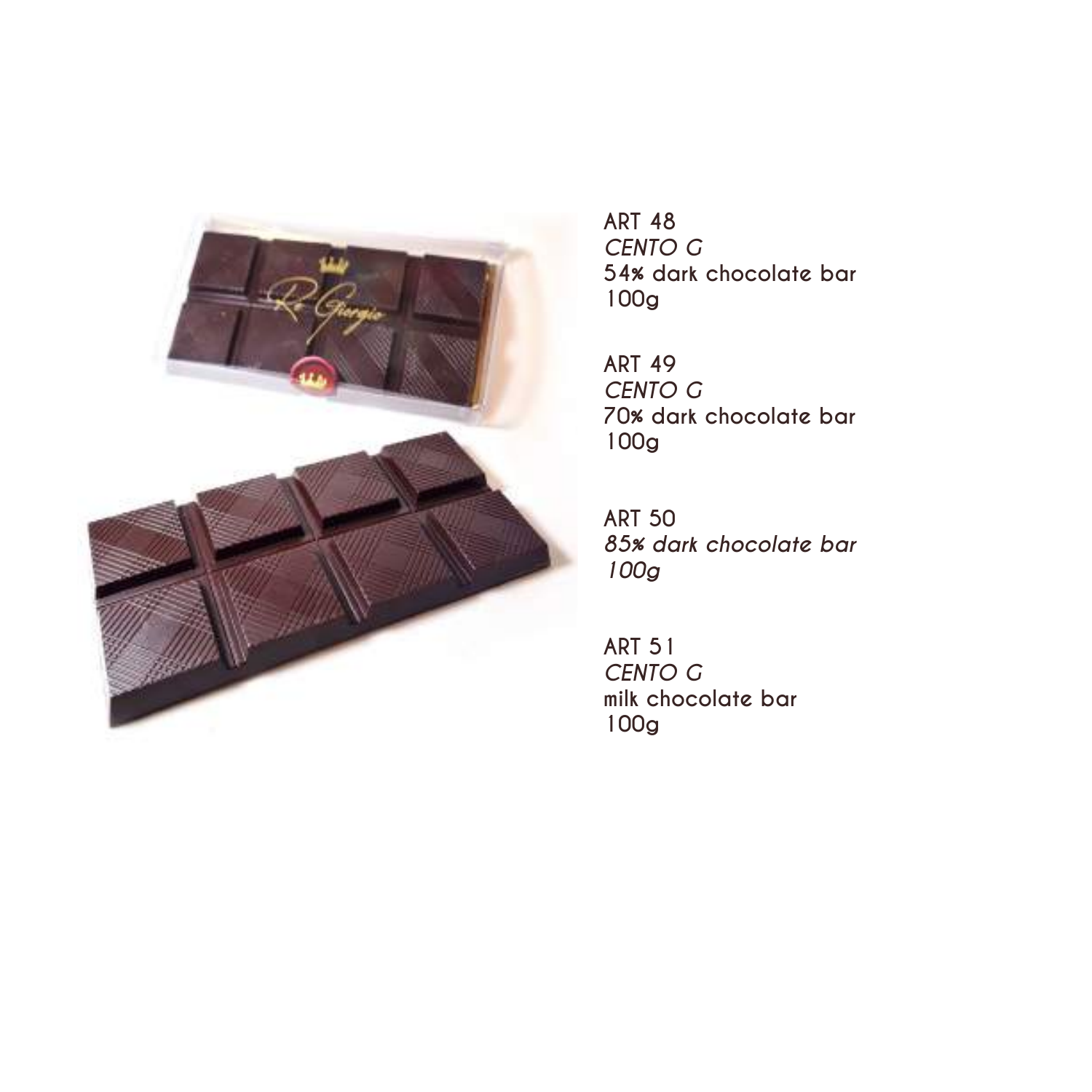**ART 52** *MIXED LOOSE ASSORTMENT* **2 Kg**

**ART 53** *MIXED EXTRUDED GIANDUIOTTI* **1 Kg**

**ART 54** *MIXED MOLDED GIANDUIOTTI* **1 Kg**

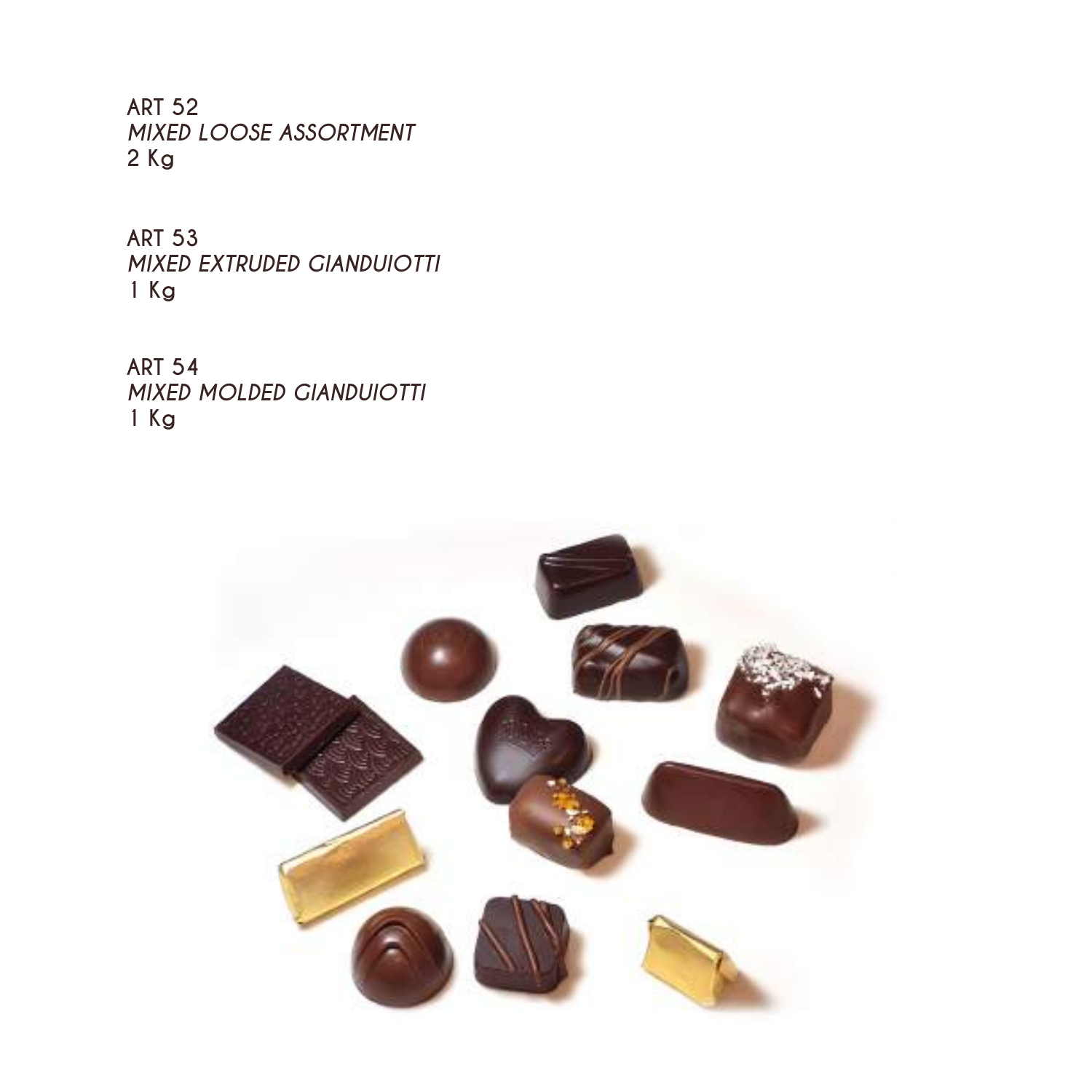

# *Chocolate cream*

## *Crema del Re, one of a kind Queen*

**It is the queen of Chocolate creams, it is no coincidence that it is called "Crema del Re": delicate, pure, essential, natural and absolutely without preservatives. The most classic is made with Piedmont hazelnuts, but it is not the only one: Crema del Re is also with almonds, coffee, pistachio and a thousand other flavors. And then there is her, the Dark one, the purest dark chocolate. Inimitable in taste, unsurpassed in the pleasure she gives. In a teaspoon, all the happiness you can imagine, all to be spread.**

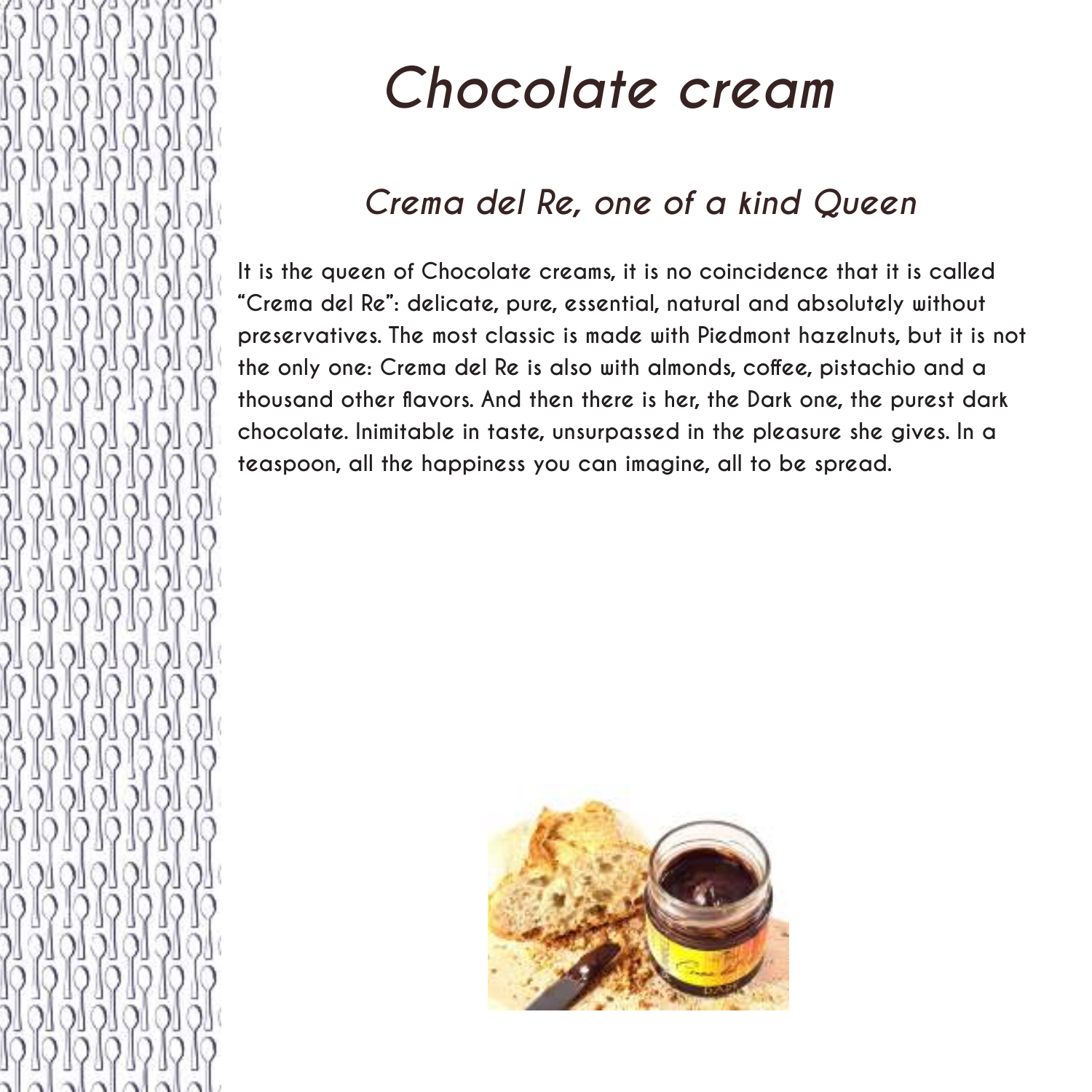### **ART 55**



#### *DARK cream*

**Dark chocolate cream with 50% hazelnut 250g jar**



#### **ART 56**

*GENTILE cream*

**Piedmont hazelnut cream 250 g jar**

### **ART 57**

*PISTACCHIO cream*

**50% Pistachio cream 250 g jar**



#### **ART 58**

*CAFFE' CREAM*

**Dark chocolate with coffee cream 250 g jar**

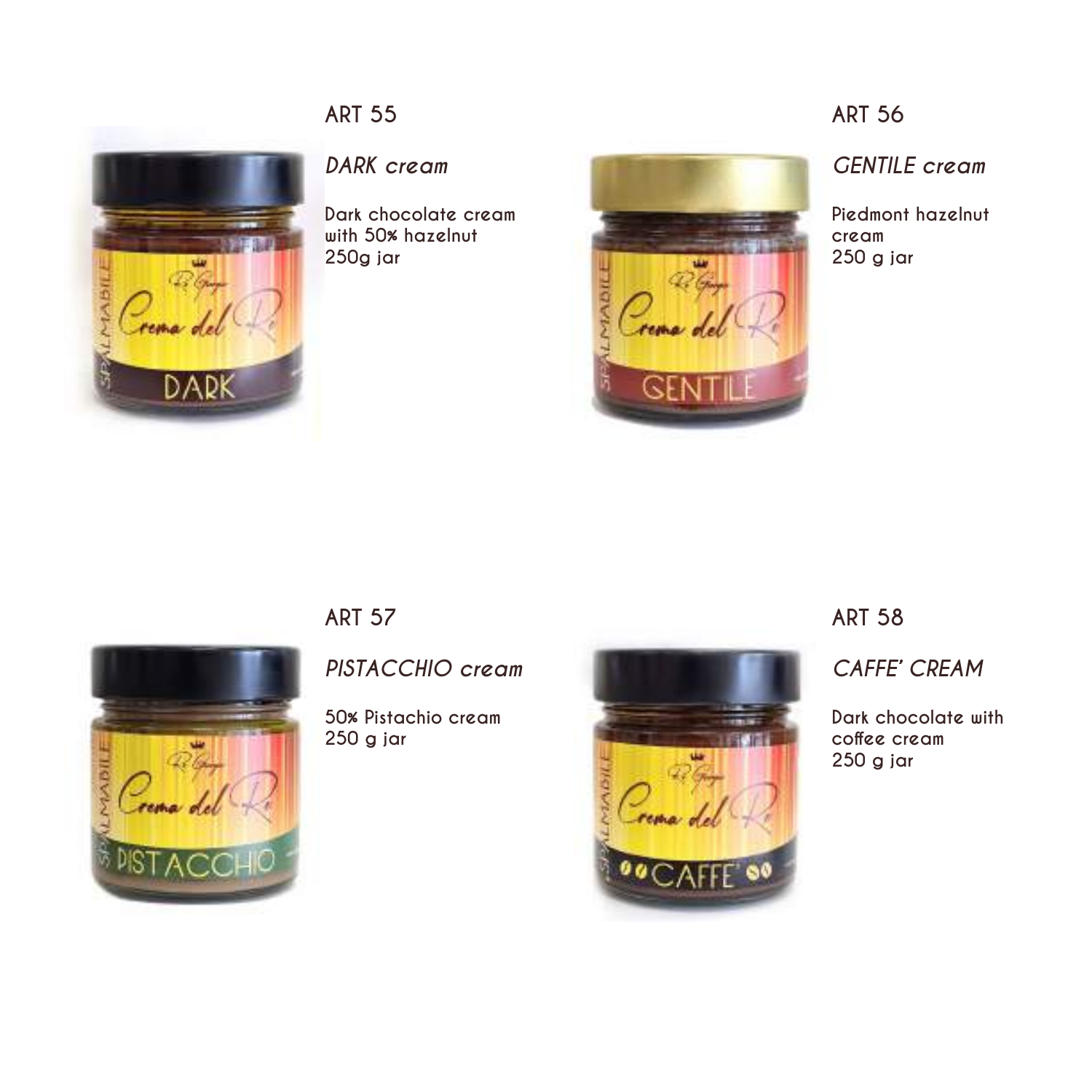

# *Macarons*

## *The explosion of colors that surprises*

**Re Giorgio's Macarons are an explosion of colors. Not just to the eye: to the taste. The eye color is obvious, but to sublimate a color the taste requires a superfine palate and, above all, a special flavor.**

**Re Giorgio's Macarons have the color of life, joy, ecstasy. They are not the colors that are seen: they are those that explode at the first bite, are discovered by closing the eyes to prolong the sensation of pleasure and remain forever in the memory. Based on almond flour and with various fillings, also customizable. But above all with a very delicate crust and shell, which once broken release happiness. Not all Macarons are like that. Those of Re Giorgio yes they are.**

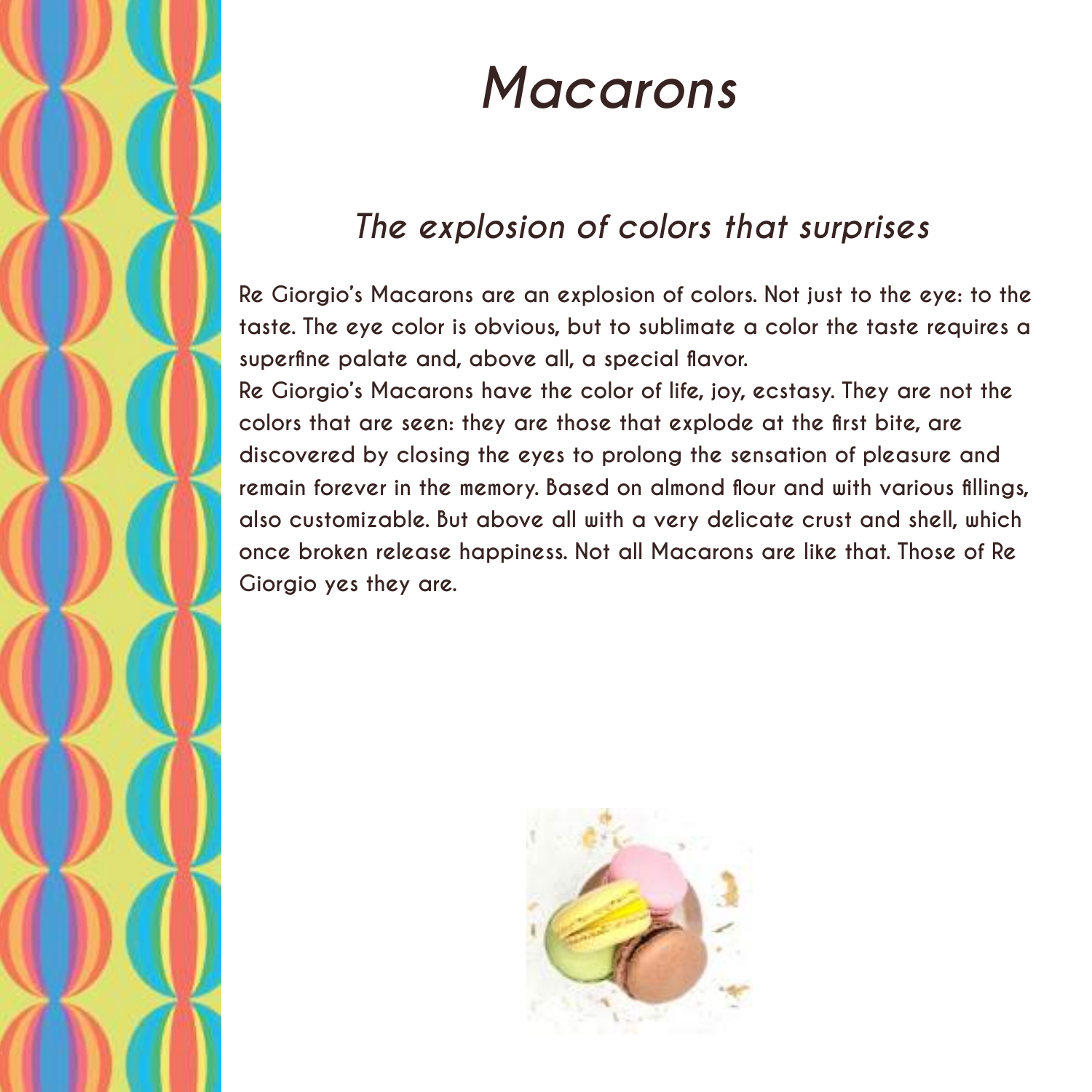

**ART 60 12 assorted Macarons pack**

**ART 61 24 assorted Macarons pack**

**MACARONS ASSORTMENT: licorice, gianduia, dark chocolate, pistachio, lemon, salted caramel**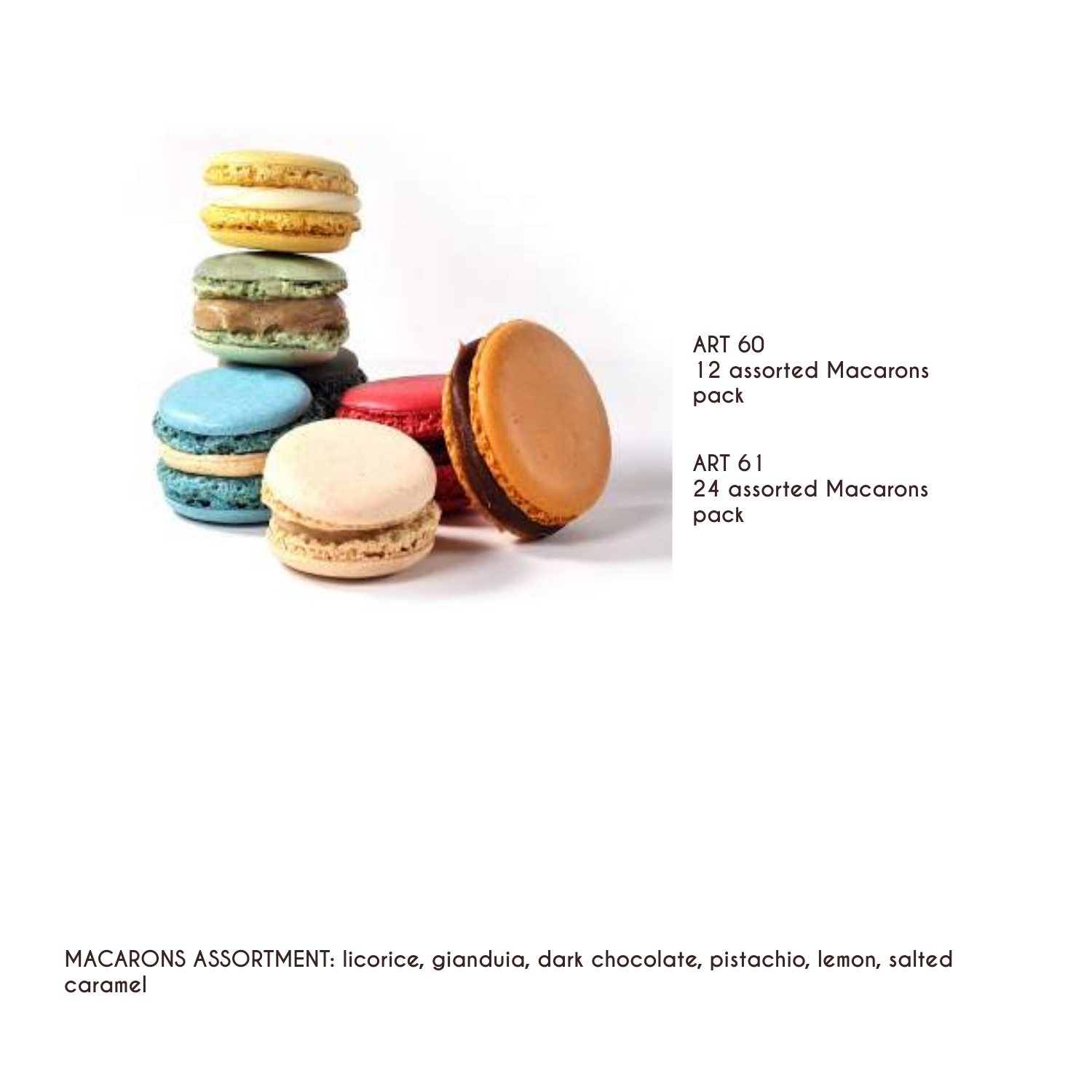

## *Icecream*

### *Royal shivers*

**Re Giorgio Cioccolato Ice Cream is born from the constant collaboration, in the same laboratory, of the best Master Chocolatiers and the most creative Master Ice Cream makers. Because Re Giorgio's ice cream is not simply ice cream designed by a new brand: it is a choice consistent with the love of Re Giorgio for his creations is a new ice cream, revisited by Re Giorgio's experience, where the pleasure of the finest Italian chocolate mixes with the knowledge of the innovative Turin chocolatier art. The result is a unique ice cream, proposed in its essence which is also its only real purpose: to offer you and your customers a new, strong, conquering emotion. Whether it's ice cream with creams or seasonal fruit, Re Giorgio's goal is the sublimation of flavors that cannot be forgotten.**

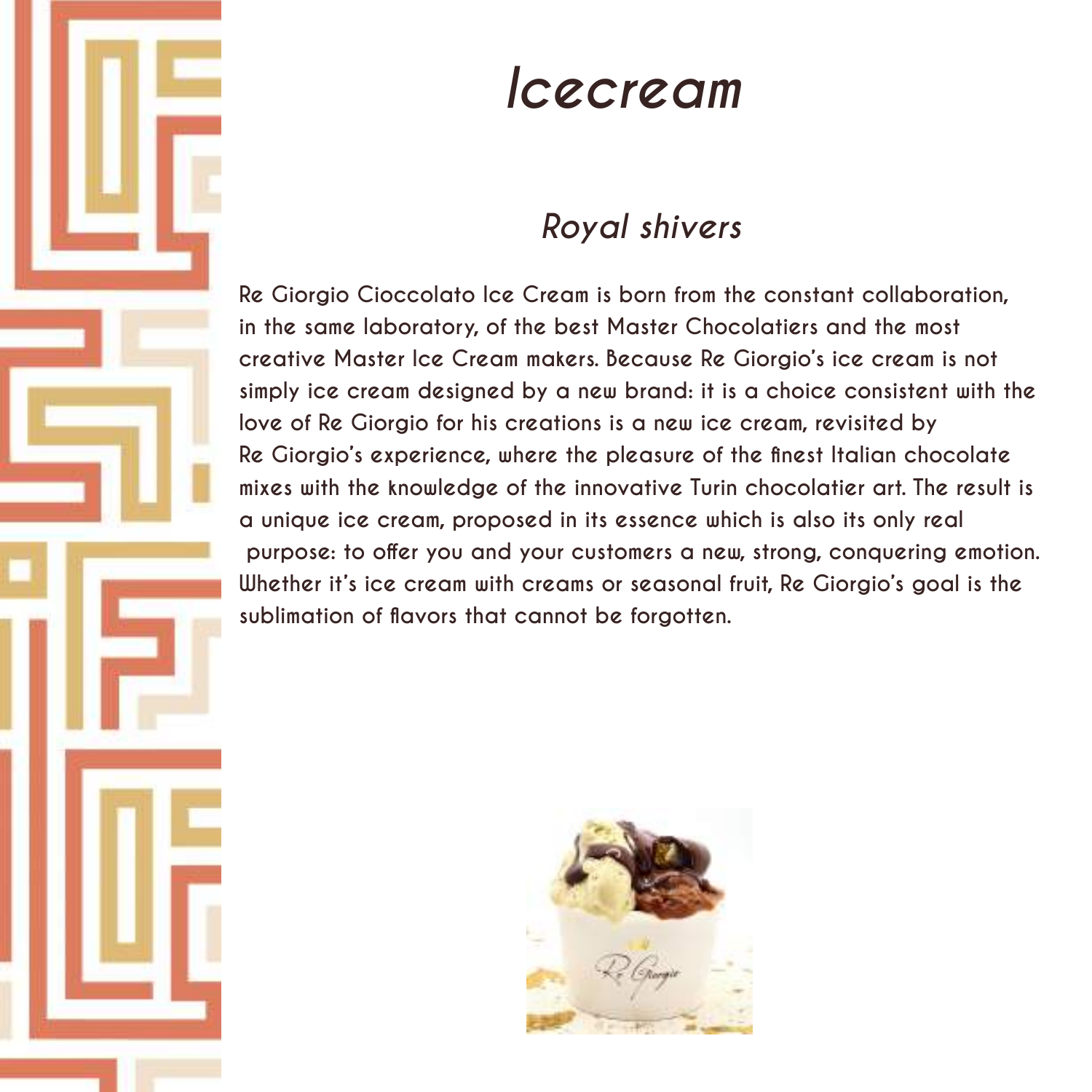

**ICE CREAM TUB 5 kg ART 62 CHOCOLATE ART 63 LEMON ART 64 STRAWBERRY ART 65 PISTACHIO ART 66 MILK CREAM ART 67 HAZELNUT ART 68 VANILLA CREAM ART 69** *GIANDUJA*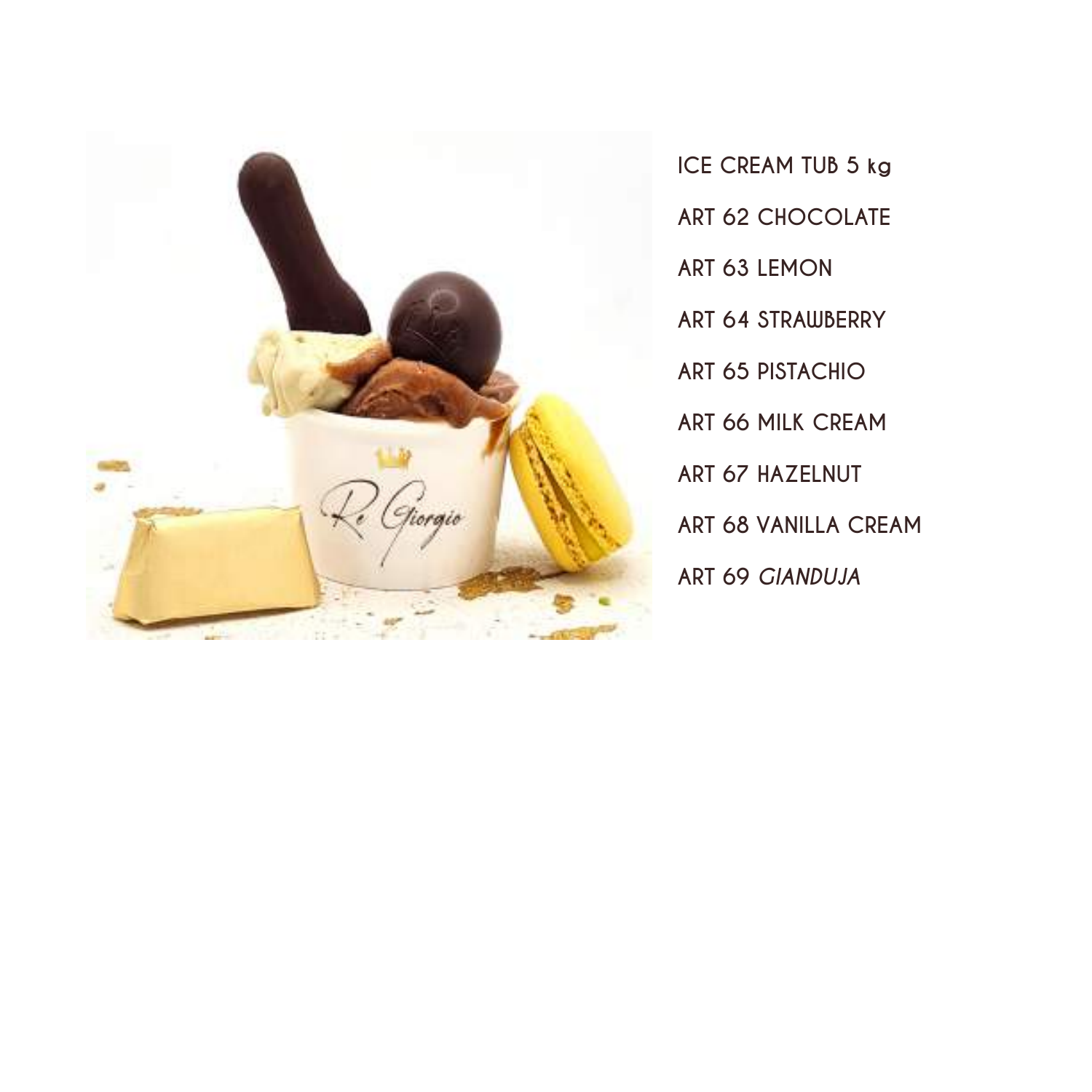

# *Modern single-portion cakes*

## *Variety of flavours, colours, pleasures*

**Could these spectacular single-portion cakes be missing in the continuous creative activity of Re Giorgio Cioccolato? Obviously not! It is a natural and inevitable process, when the most expert Turin chocolate tradition meets the magic of cake design.**

**A cake design, we would dare to say, prêt-à-porter: delicious single-portion creations to surprise those we love or to give ourselves a moment of pleasure all to ourselves. Pleasure to the taste, to the touch and also to the eye, thanks to the fantasy of the sugar paste, for an infinite variety of colours and flavours.**

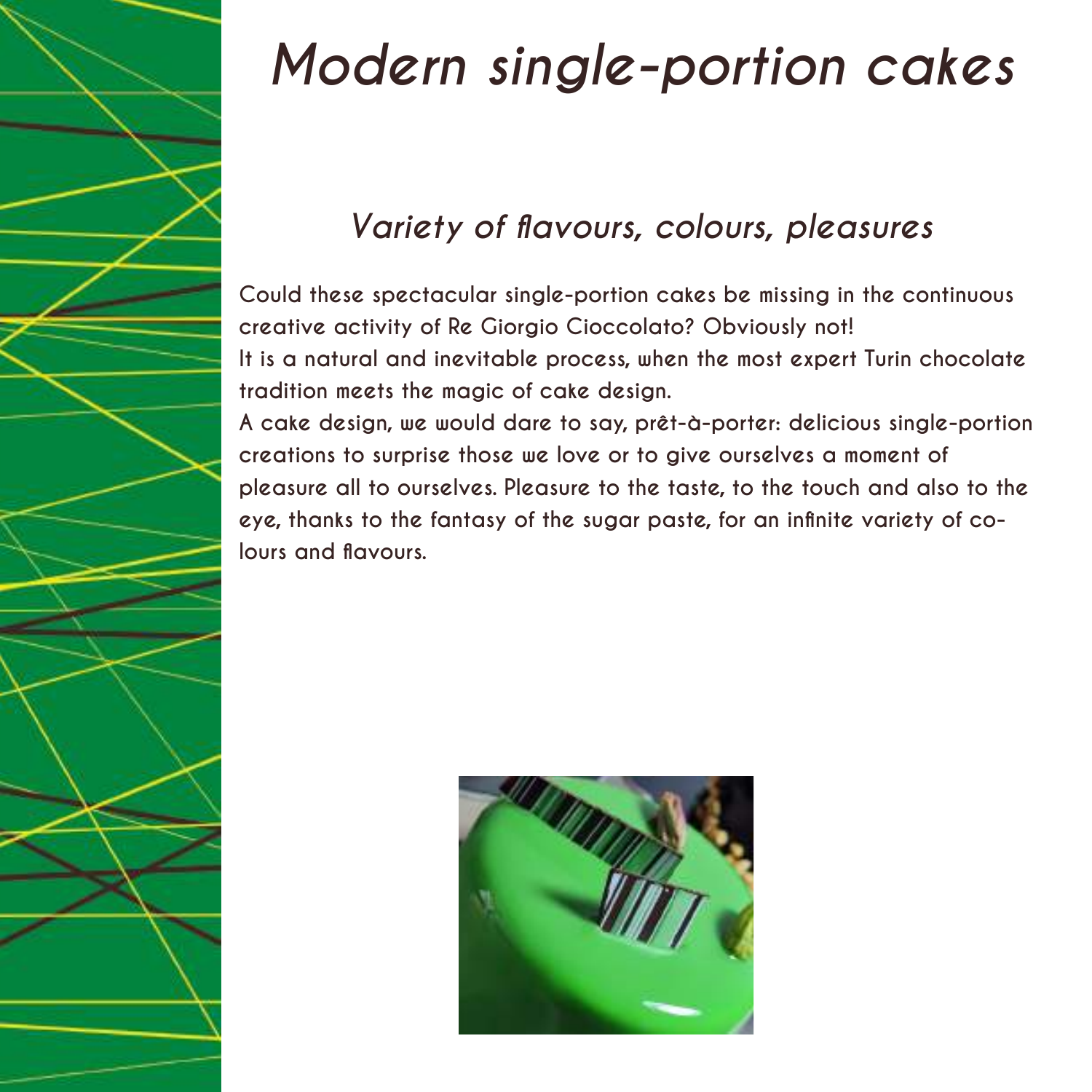

**ART 70 THREE CHOCOLATE MOUSSE SINGLE-PORTION (Dark chocolate, White chocolate, Milk chocolate)**

**90 g**



**ART 71 RED BERRY CHEESECAKE SINGLE-PORTION**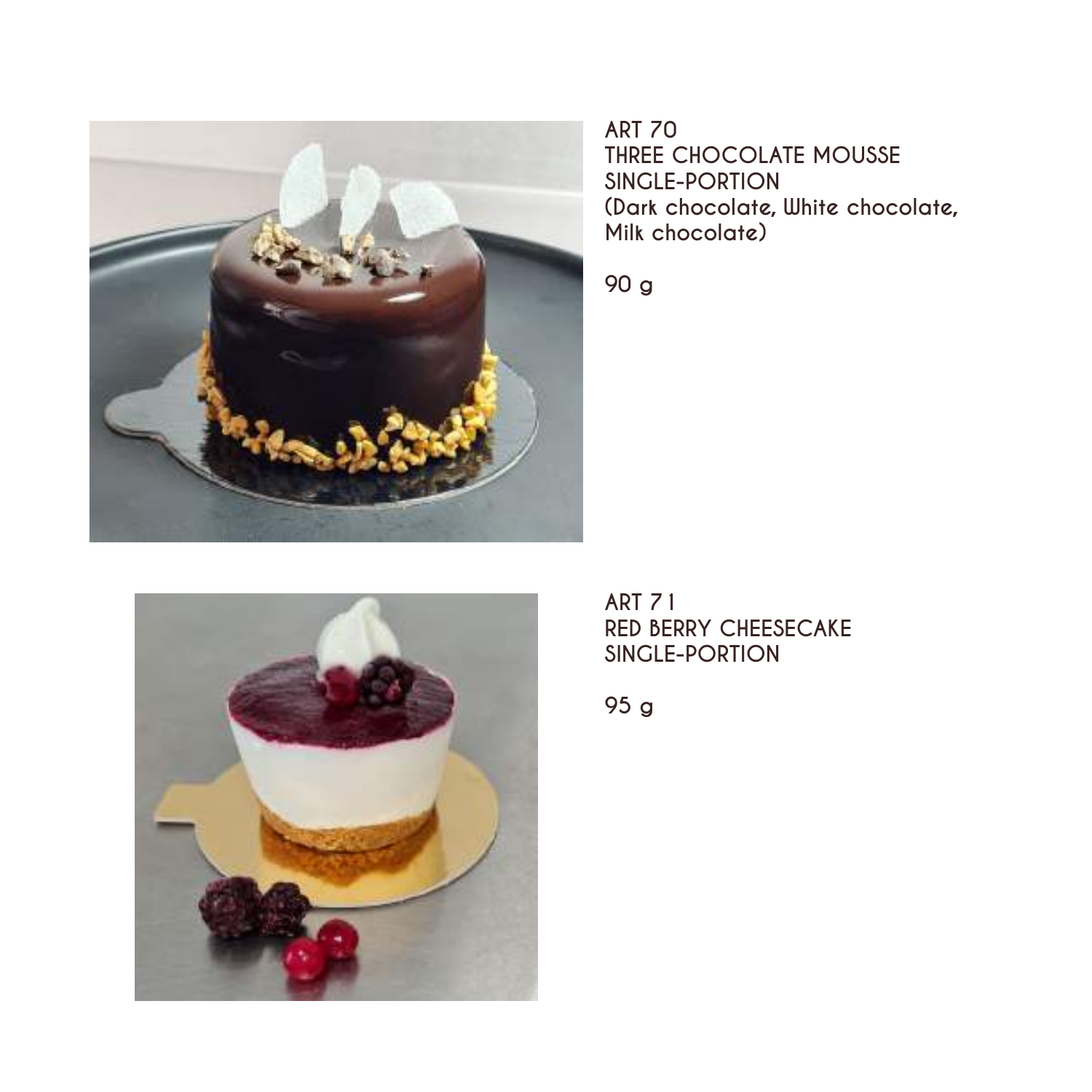



**90 g**



**ART 73 MILK CHOCOLATE MOUSSE AND SALTED CARAMEL CREAM SINGLE-PORTION**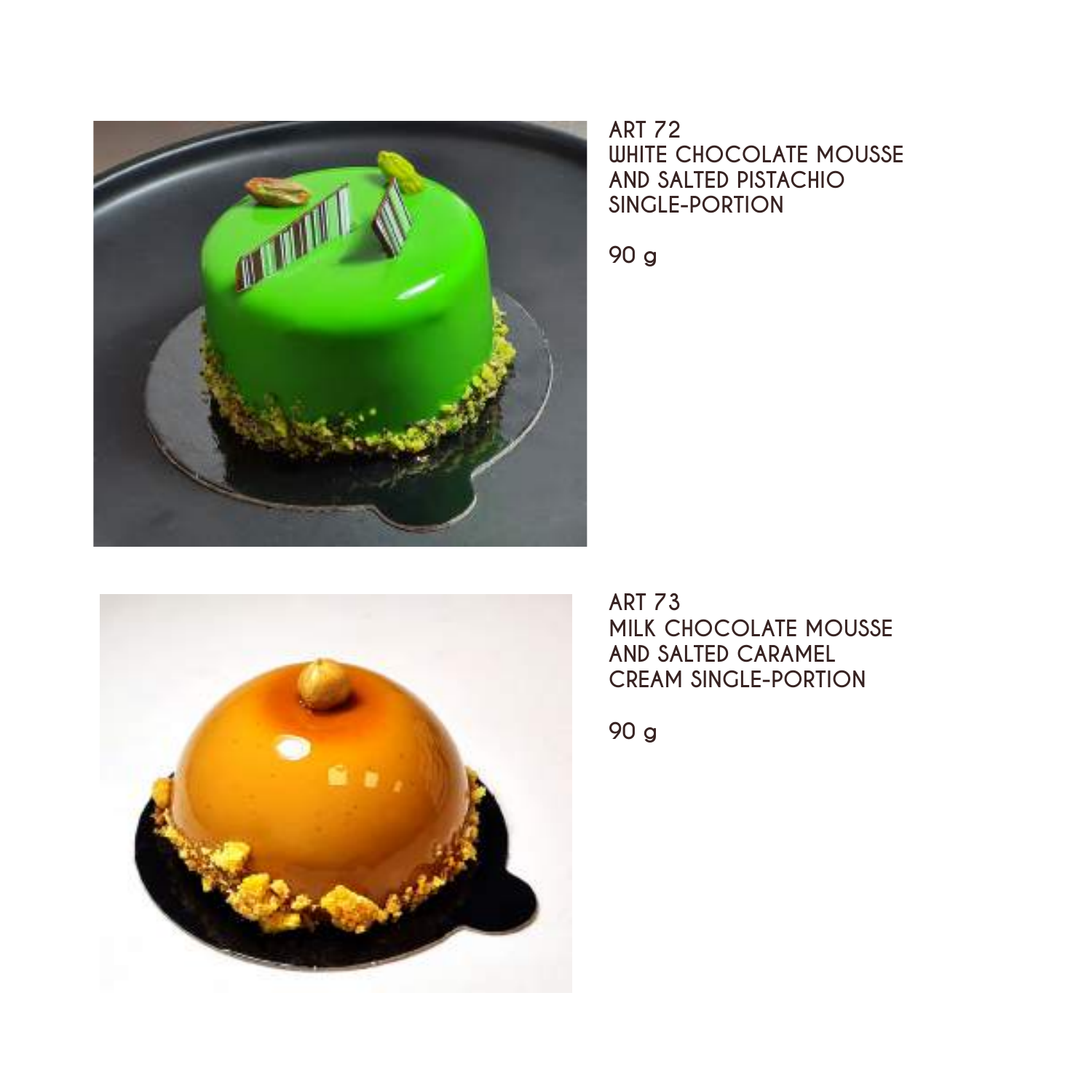

**ART 74 MERINGATA (meringue cake) SINGLE-PORTION**

**90 g**



**ART 75 MODERN MIMOSA, CHATILLY CREAM, LEMON GELEE AND CHOPPED PINEAPPLE SINGLE-PORTION**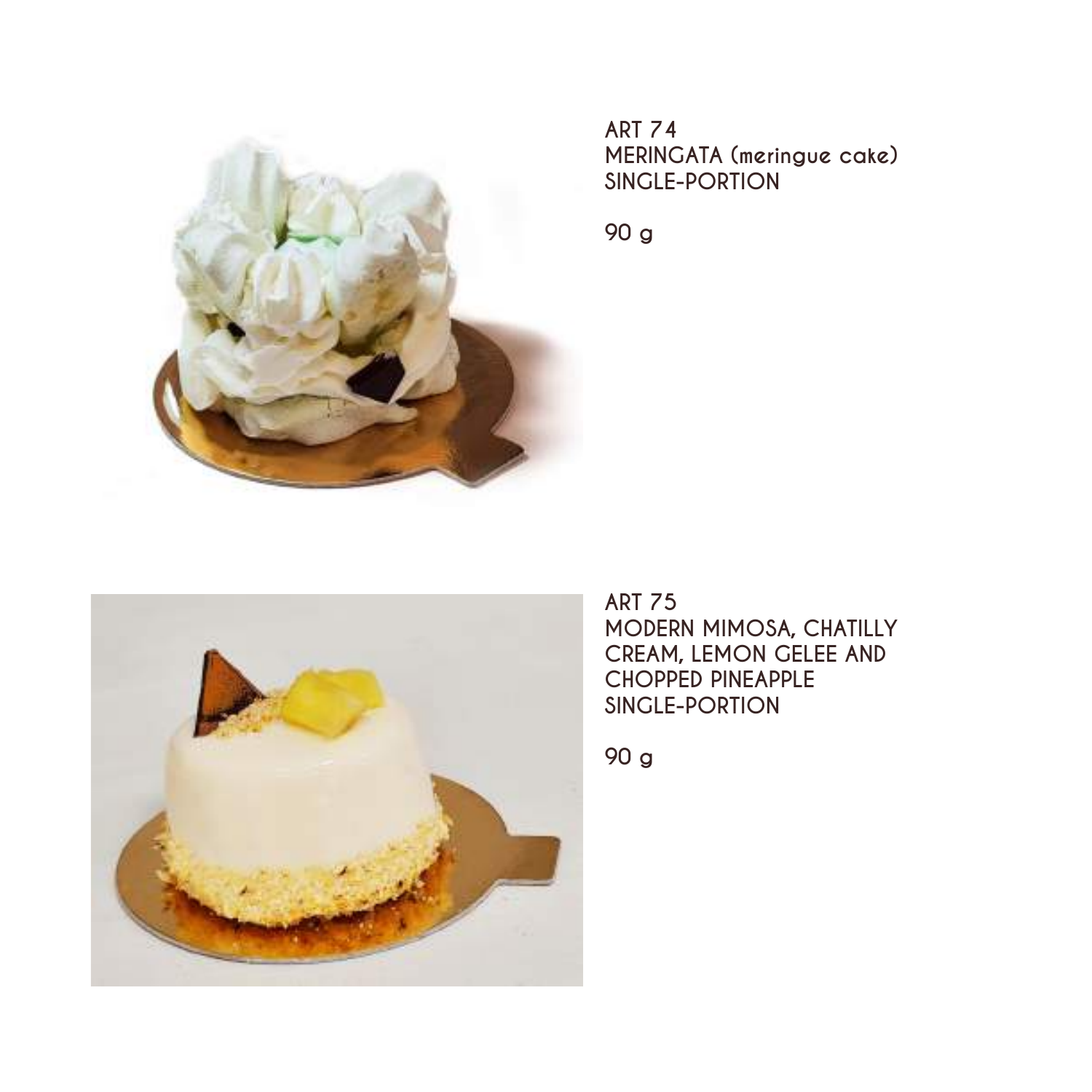

**ART 76 STRAWBERRY-VANILLE-MASCARPONE CREAM, CHOPPED STRAWBERRY SINGLE-PORTION**